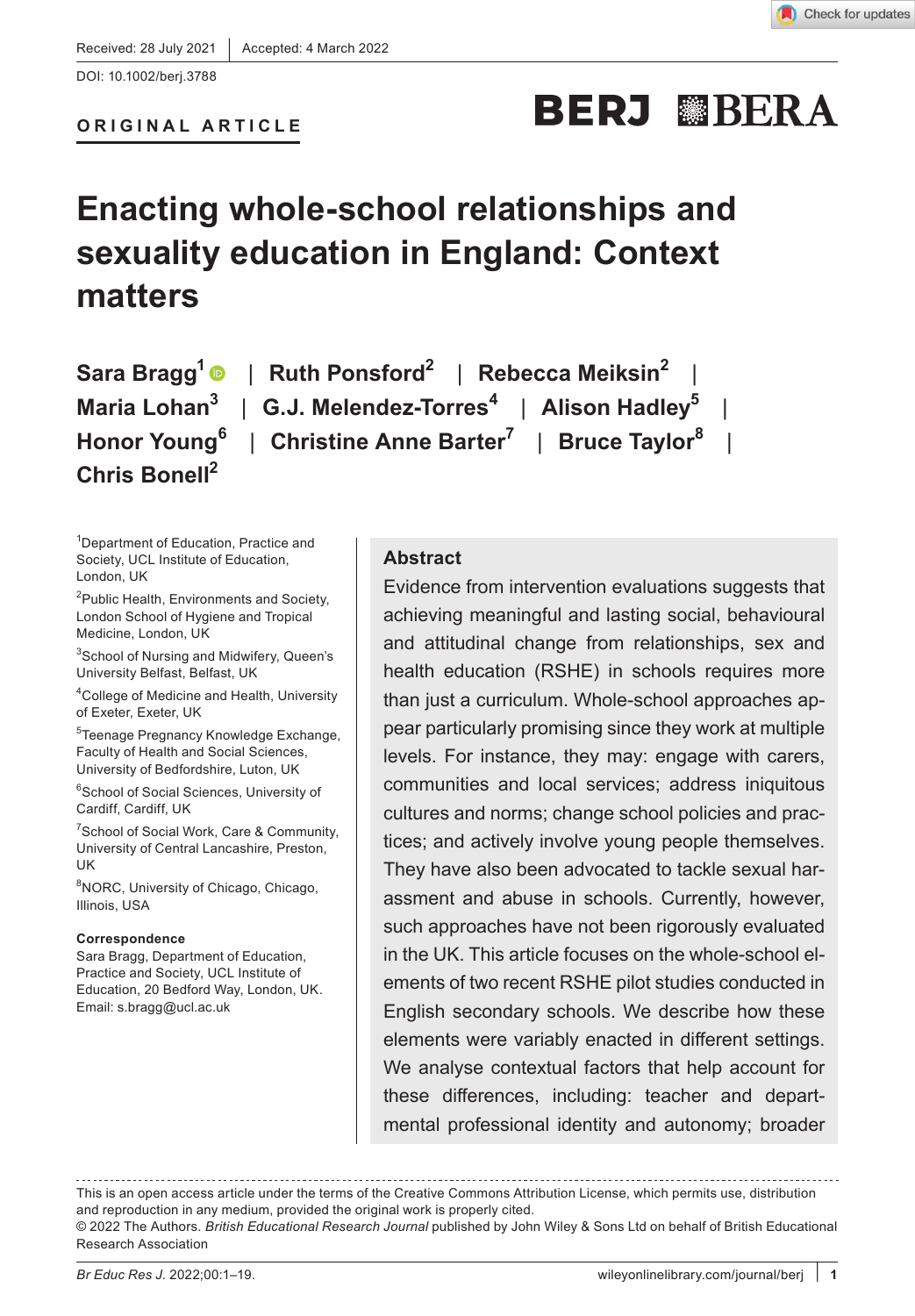**Funding information** This research was funded by the National Institute for Health Research Public Health Research Programme awards 14/184/02 and 15/03/09. Trial registration: Project Respect: ISRCTN12524938. Positive Choices: ISRCTN65324176.

education policy including high-stakes testing and school inspection judgements; the significance of support staff; and staff–student relationships and partnerships. We argue that the likely impact of whole-school approaches and RSHE in schools more generally will depend on attending to all of these factors. The paper contributes firstly to debates about the theory and practice of RSHE by highlighting the significance of processes and cultures beyond the classroom in enabling or constraining positive change. Secondly it contributes to scholarship that elucidates the role of contexts, broadly defined, in understanding the enactment of policy and practice.

#### **KEYWORDS**

contexts, enactment, relationships and sexuality education, whole-school

#### **Key insights**

#### **What is the main issue that the paper addresses?**

The paper notes that debates about newly statutory relationships, sex and health education (RSHE) in England have focused primarily on curriculum content. Less attention is paid to whole-school approaches working at multiple levels to create environments that support student wellbeing. It analyses data from two pilot studies of whole-school programmes.

#### **What are the main insights that the paper provides?**

The paper argues for the significance of whole-school approaches. It also demonstrates their challenges, drawing on scholarship about contextual factors to consider in understanding policy enactments. It points to the parts played by high-stakes testing and school inspection judgements; support and pastoral staff; staff–student and community relationships and partnerships.

# **INTRODUCTION: RELATIONSHIPS, SEXUALITY AND HEALTH EDUCATION AS MORE THAN LESSONS**

# **Background**

While children and young people's access to comprehensive, inclusive and universal relationships, sexuality and health education (RSHE) in schools is important in principle as a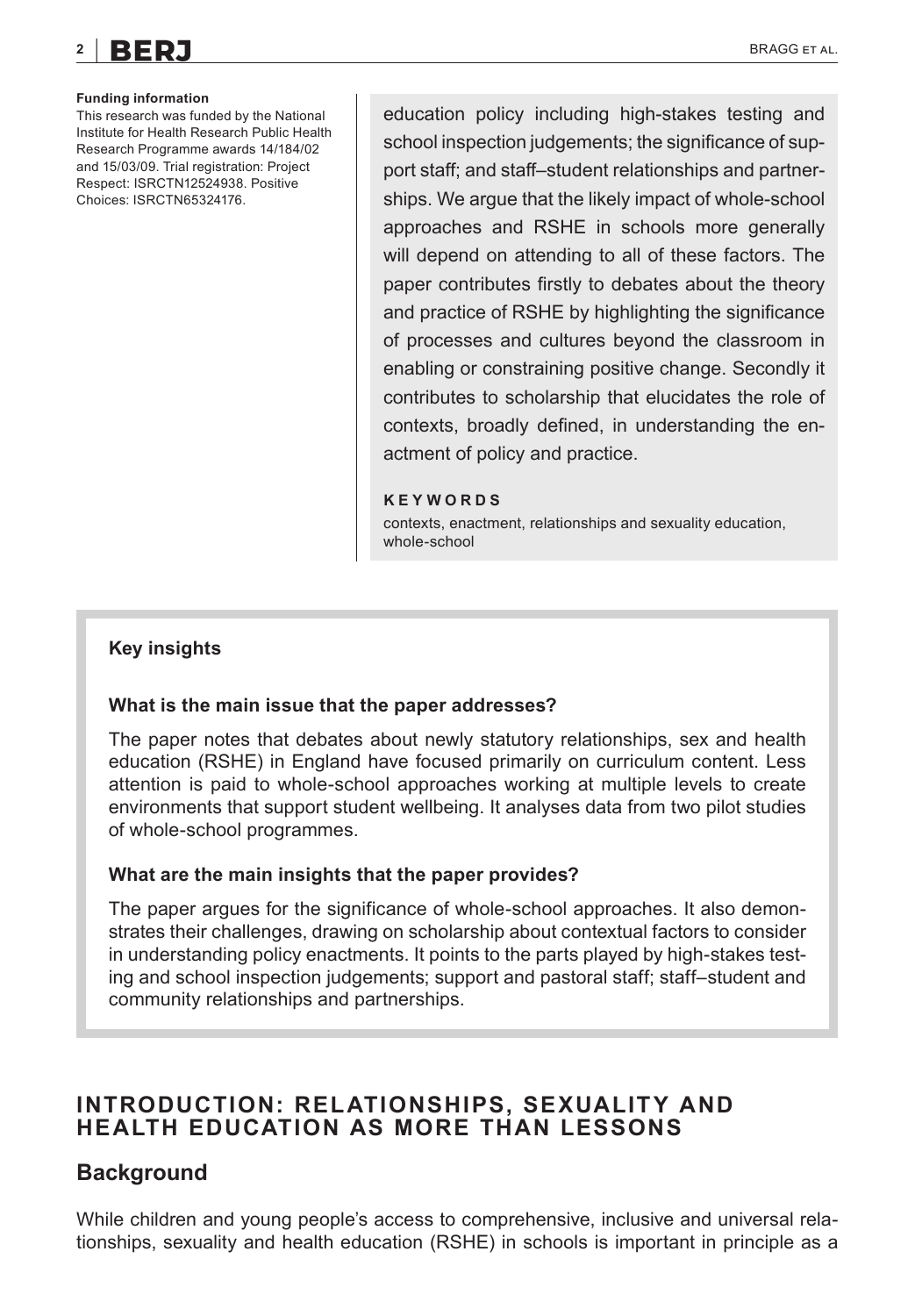human right (ENOC, 2017; UNCRC, 2016 p. 63, 64), it is also often justified in terms of its contribution to public health and to social as well as individual wellbeing. RSHE is commonly tasked with delivering a wide range of outcomes. Some relate to specific indicators, such as decreasing unintended teenage pregnancies, sexually transmitted infections and 'early' sexual debut. Others are challengingly expansive, such as supporting cultures of consent, better sexual communication, diverse sexualities and gender equity, and reducing bullying, sexual harassment, coercion and abuse (e.g. UNCRC, 2016 ibid.). Yet the available evidence suggests that, while basic curriculum-only approaches may have some effects on knowledge and attitudes, they have limited, inconsistent and often short-term impacts on behaviour (Blank et al., 2010; Denford et al., 2017; DiCenso et al., 2002; Harden et al., 2009; Peterson et al., 2019). There is increasing, if not yet definitive, evidence that whole-school elements have more impressive effects (Ollis & Harrison, 2016; Peterson et al., 2019). Whole-school action can include:

- **•** changes to school policies, practices and cultures to support individual and collective wellbeing, equalities and health;
- **•** student and other stakeholder participation or co-production in planning and delivering activities;
- **•** school-wide campaigns to challenge inequities and promote wellbeing;
- **•** parent/carer and community engagement; and
- **•** improving student access to pastoral, contraceptive, sexual health and other support services (UNESCO, 2018).

Whole-school approaches are important to harness multiple systems needed for change and prevent initiative 'washout' owing to competing influences or over time. They help direct attention away from individual agency to enabling structures and practices. They provide the resources, whether material, social or environmental, needed to enact positive, healthand wellbeing-promoting behaviours (Moore et al., 2019). Unlike curriculum-only interventions, they address influences at the institutional as well as the individual level, including disengagement from school, which is strongly and consistently associated, for example, with teenage pregnancy. Recent reviews suggest that these approaches can have significant and sustained impacts on delaying sexual debut (Peterson et al., 2019), increasing contraception use and reducing unintended pregnancy rates (Shackleton et al., 2016), and reducing victimisation and the perpetration of sexual and physical violence (Foshee et al., 2014; Philliber et al., 2002; Taylor et al., 2015). Whole-school approaches align with the World Health Organization's health-promoting schools framework and more generally with a settings-based approach to wellbeing (WHO, 2017). However, whole-school approaches to RSHE have not previously been rigorously researched in the UK.

The UK government's introduction of statutory RSHE in all secondary schools in England from 2020 $^{\mathsf{1}}$ has been welcomed by many. The Department for Education (DfE) website describes it as aiming to 'support all young people to be happy, healthy and safe … to equip them for adult life and to make a positive contribution to society'.<sup>2</sup> So far, most attention has focused on the content of the curriculum, parental perspectives and teacher training needs. The DfE's current guidance emerged from consultation with organisations, parents, students and other experts. It is more comprehensive than previous guidance, for instance by mandating the inclusion of lesbian, gay, bisexual and trans (LGBT) material and issues in secondary schools. However, it primarily emphasises 'core knowledge', providing a set of topics to be covered by each stage of education, rather than skills and pedagogy. $^3$  It also lacks extended consideration of appropriate whole-school approaches to RSHE.

Meanwhile, Public Health England has published a briefing aimed at convincing schools of the value of promoting student health for educational attainment, not least by attending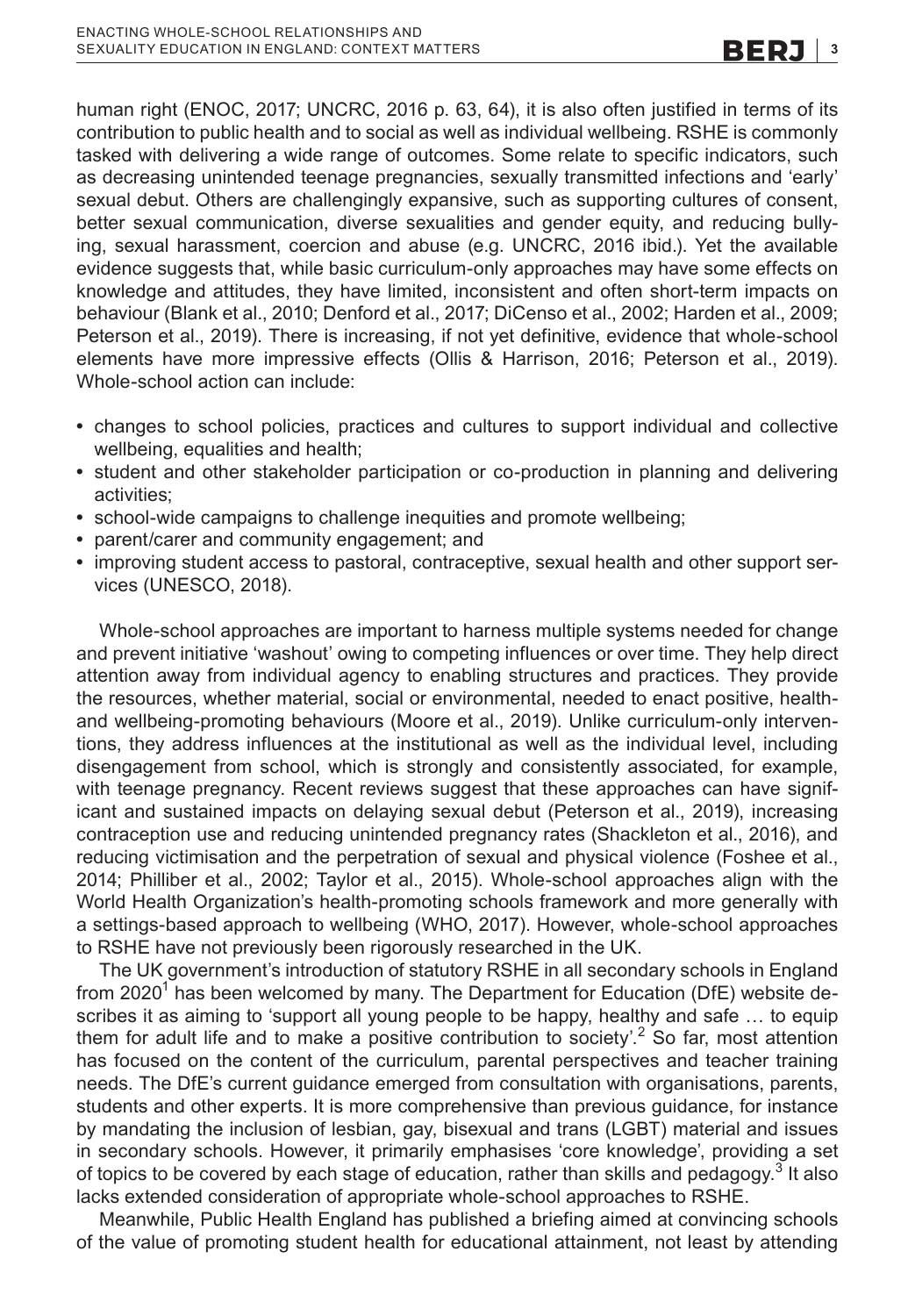# **4 |** BRAGG et al.

to school environments (PHE, 2014). The schools' inspectorate in England (Ofsted) has published a framework that encourages attention to pupils' 'behaviour and attitudes', 'personal development' and schools' wider work beyond the core curriculum, which might support whole-school approaches (Ofsted, 2019). Ofsted also recently published a *Review of Sexual Abuse in Schools and Colleges* (Ofsted, 2021), partly in response to the 'Everyone's Invited' initiative (<https://www.everyonesinvited.uk/>), which by December 2021 had received over 54,000 testimonies from young people detailing experiences of abuse and harassment in school and online. This review, significantly, recommends a whole-school approach to tackling sexual abuse, including measures to 'reinforce a culture where sexual harassment and online sexual abuse are not tolerated'. It is therefore timely to consider enablers of, and barriers to, such approaches.

This article reports on two pilot studies of multi-component, whole-school RSHE programmes: 'Positive Choices' (PC) and 'Project Respect' (PR). Both explored the feasibility and acceptability of delivering whole-school programmes to ascertain the potential for a phase III trial of effectiveness in English secondary schools. They did not assess intervention effectiveness at this stage. Both programmes supported schools through staff training via partner organisations and coherent, structured guidance manuals. The whole-school elements encouraged schools to engage with fidelity in processes of decision-making, but to adapt activities to fit specific school cultures, systems and needs. While all schools delivered the curriculum, the whole-school aspects were addressed in much more varied ways, as we discuss. This paper aims to explore how contexts affect the implementation of such whole-school elements.

#### **Theoretical framework: contexts of enactment**

In this paper we aim, firstly, to contribute to debates about RSHE in schools by highlighting the significance of practices, processes and cultures beyond the classroom in enabling or constraining positive change. Secondly, we contribute to scholarship that elucidates the role of context in understanding educational policy enactments (Ball et al., 2012; Braun et al., 2011; Maguire et al., 2020) and in evaluating complex educational programmes (Koutsouris & Norwich, 2018). Ball et al. (2012) argue that much policy analysis fails to take the contextual dimensions of schools seriously, seeing them as mere backdrop. They propose that, instead, we need to see contexts as active and dynamic, constantly (re)shaping schools' sense of themselves and their agency. They delineate key aspects of context as situated, professional, material and external. We have captured these in Table 1, including also their category of the psycho-social aspects of school cultures.

While Ball and colleagues' framework was developed to explore the enactment of more obviously 'unfinished' texts of national policies, we have found it pertinent to our data. It helps identify nuanced distinctions among and between schools' positionings and views initiatives as a process of negotiation, struggle and contestation by multiple 'actors' in the educational field. Conceptually it enables us to move beyond the focus on proximal factors and on school leaders that can arise from conceptualising 'implementation' as a passive, top-down or unidirectional process, and instead to produce more dynamic, situated and locally specific understandings of schools and RSHE.

#### **Study design and methods**

The PR and PC programmes were piloted in two studies, each involving secondary schools in England between 2017 and 2019. This was prior to the introduction of statutory RSHE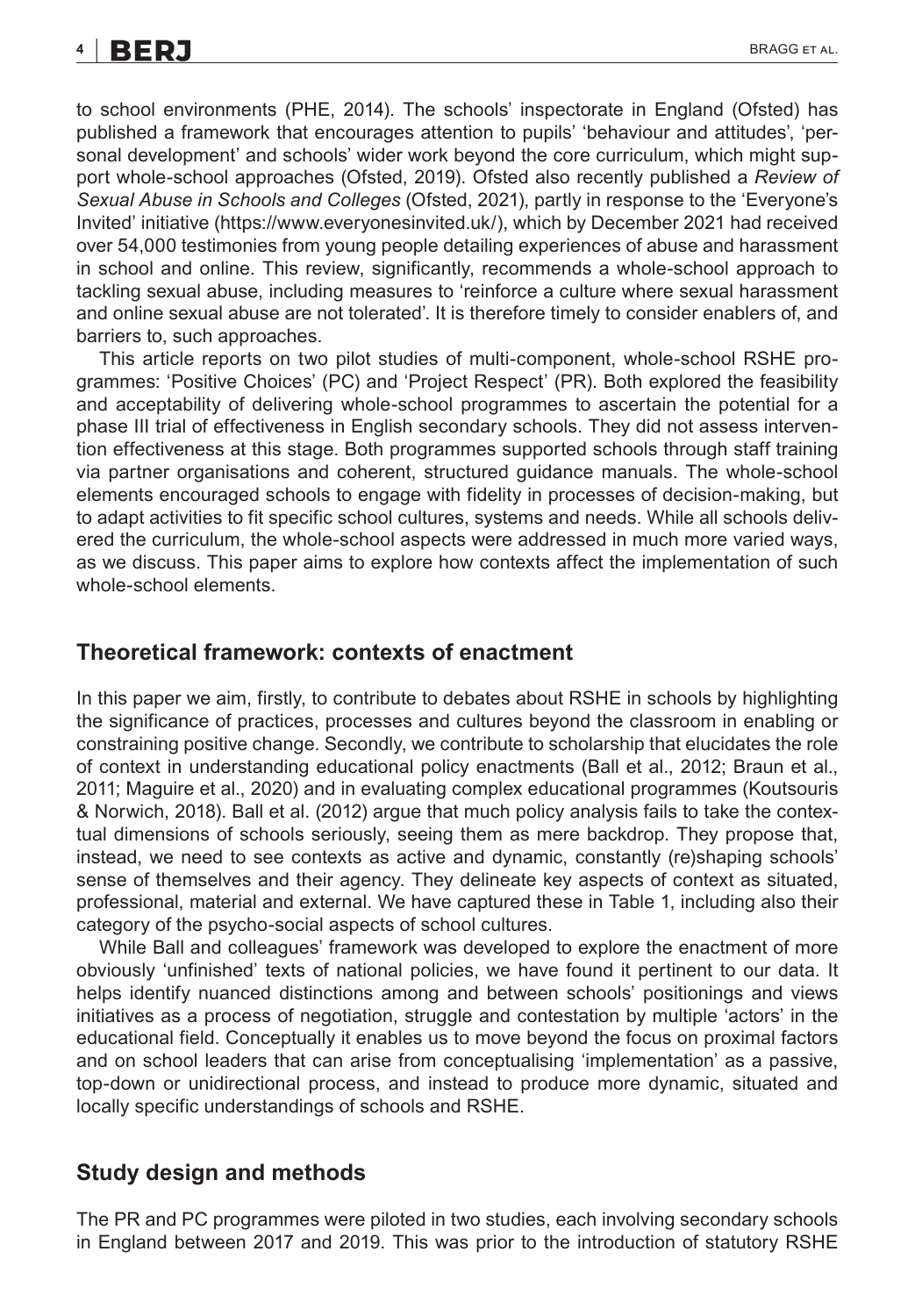| <b>Aspect</b> | <b>Delineation</b>                                                                                                                                                                                                                                                          |
|---------------|-----------------------------------------------------------------------------------------------------------------------------------------------------------------------------------------------------------------------------------------------------------------------------|
| External      | Pressure from policy contexts, such as such as school inspection procedures and<br>judgements, examinations, changes to curriculum and assessment, accountability,<br>league tables, legal requirements, extent and quality of local authority or academy<br>trust support. |
| Professional  | School self-understandings, broader teacher cultures, commitments and experiences,<br>values, how change is managed in schools, and continuities or discontinuities<br>between departments, year groups and overall institutional contexts in addressing<br>policies.       |
| Situated      | Locales or settings, school histories, intakes/students (and perceptions of these by staff),<br>including in relation to other schools nearby, proportions of students living in poverty,<br>with special educational needs or English as an additional language.           |
| Material      | Staffing, budget, buildings, technologies, capacities and infrastructure, how decisions<br>about managing any one of these impact on other decisions.                                                                                                                       |
| Psycho-social | Refers to affective dimensions: emotional ties and allegiances to colleagues, students<br>and places.                                                                                                                                                                       |

**TABLE 1** Aspects of context as delineated by Ball et al. (2012)

in England, although its imminence may have been a factor in some schools' engagement with the research. PR aimed to reduce dating and relationships violence and sexual harassment in schools, and was developed with two and piloted in four schools, in conjunction with the child-protection charity, the National Society for the Prevention of Cruelty to Children (NSPCC) (Meiksin et al., 2019, 2020a, 2020b). PC aimed primarily to reduce unintended pregnancies. It was developed with one and piloted in four schools in partnership with a leading English RSHE provider, the Sex Education Forum (SEF) (Bragg et al., 2021; Ponsford et al., 2018, 2021a, 2021b). Table 2 captures the studies' components. PC met the criteria for progression to full trial, which involved adequate levels of 'implementation fidelity' overall according to pre-established metrics. PR did not, in part because aspects of it were not adequately integrated into existing school processes. In each study, schools were purposively sampled for diversity according to measures of local deprivation and school-level educational attainment. Following completion of baseline surveys, schools were randomly allocated to control and intervention groups in a ratio of 1:2. Control schools delivered their usual RSHE. No schools participated in both studies.

The curriculum aimed to improve individual knowledge, skills and sexual and relationship competence. In terms of whole-school elements, communicating with carers promoted buy-in from the school community, while homework activities supported adult–child communication about intimate matters. Staff–student councils and co-produced campaigns set out to draw a diverse range of student voices into the programme and ensure that campaigns were relevant, tailored and communicated appropriately to peers. The campaigns, along with reviewing school policies, identifying unsafe sites around school, ensuring young people were familiar with local service provision and their rights to access it confidentially, all aimed to create a school environment supportive of sexual health and consensual relationships. The programmes built on elements from evidence-based interventions (Coyle et al., 2001; Foshee et al., 2004; Taylor et al., 2015).

Our focus here is specifically on the whole-school components of the programmes, rather than the curriculum elements which are discussed elsewhere (e.g. Bragg et al., 2021; Meiksin et al., 2020a; Ponsford et al., 2021b). We draw primarily from the qualitative elements (observations and interviews) of the process evaluations. Researchers attended staff training sessions, at least one school health promotion council (SHPC) and one student-led social marketing meeting (in the PC study), and a minimum of one curriculum lesson per intervention school. We interviewed one NSPCC and three SEF staff. School-based interviews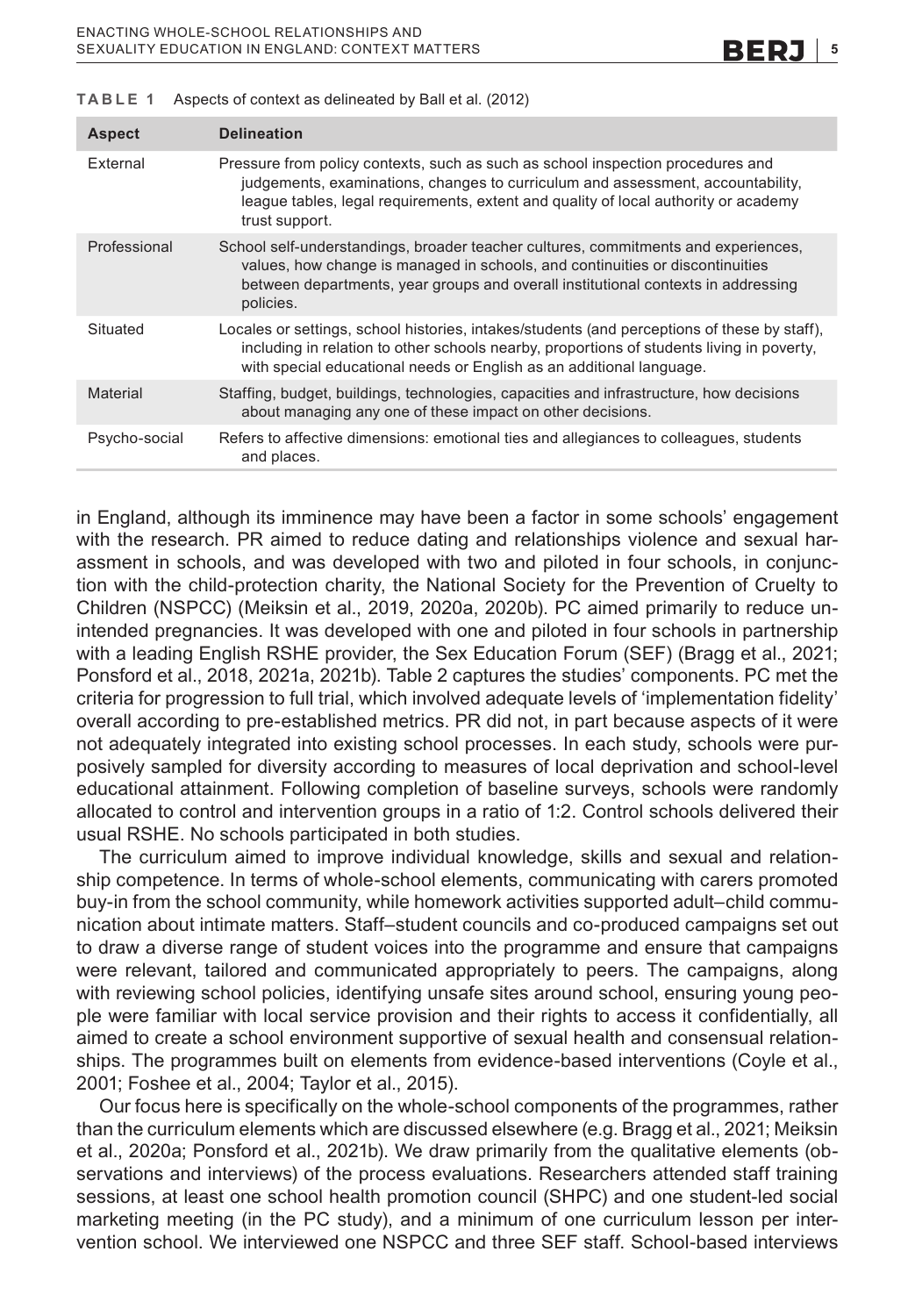| ١<br>I   |
|----------|
| ¢<br>١   |
|          |
|          |
| Ì<br>ׇ֚֘ |
| ١        |
|          |
|          |
| ׇ֚֬֡֡֡֡  |
| I<br>١   |
| I<br>l   |
| ı        |
|          |
| í<br>٦   |
| ļ        |
| l<br>l   |
|          |
| I        |
|          |
| ١        |
| ļ        |
| ۱<br>l   |
| Ì<br>l   |
| ļ        |
|          |
|          |
|          |
| I        |
| I<br>١   |
|          |
| ı        |
|          |
| ١<br>Ì   |
|          |
| ۱<br>١   |
|          |
|          |
| į        |
| ١        |
|          |
| ļ<br>l   |
| ١        |
| ļ        |
|          |
| I<br>١   |
|          |
| (<br>١   |
|          |
|          |
|          |
| ¢<br>ı   |
|          |
| ц        |
|          |
|          |
|          |

|                                                                                                         |                                                             | TABLE 2 Components of Project Respect and Positive Choices                                                                                                                                                                                                                                                                                  |                                                                                                                               |                                                                                                                                                                                       |                                                                                                                                                                                                                                                                                                                                                                                                       |
|---------------------------------------------------------------------------------------------------------|-------------------------------------------------------------|---------------------------------------------------------------------------------------------------------------------------------------------------------------------------------------------------------------------------------------------------------------------------------------------------------------------------------------------|-------------------------------------------------------------------------------------------------------------------------------|---------------------------------------------------------------------------------------------------------------------------------------------------------------------------------------|-------------------------------------------------------------------------------------------------------------------------------------------------------------------------------------------------------------------------------------------------------------------------------------------------------------------------------------------------------------------------------------------------------|
| Project Respect                                                                                         |                                                             |                                                                                                                                                                                                                                                                                                                                             | Positive Choices                                                                                                              |                                                                                                                                                                                       |                                                                                                                                                                                                                                                                                                                                                                                                       |
|                                                                                                         | Curriculum Staff roles                                      | Whole-school elements                                                                                                                                                                                                                                                                                                                       | Curriculum                                                                                                                    | Staff roles                                                                                                                                                                           | Whole-school elements                                                                                                                                                                                                                                                                                                                                                                                 |
| Two lessons<br>$10$ (aged<br>$14 - 15$ )<br>Six lessons<br>for year<br>9 (aged<br>$13 - 14$<br>for year | Redesigning staff<br>Lesson delivery<br>patrols<br>Training | for staff patrols to cover areas<br>Student-led campaigns emerging<br>Hotspot mapping -revised rotas<br>Mobile phone app for help-<br>seeking downloaded by<br>Staff and student surveys<br>Review of school policies<br>Parent/carer information<br>to identify areas for<br>reported as unsafe<br>improvement<br>from lessons<br>students | conversations<br>year 9 (ages<br>Ten lessons for<br>parent/carer<br>to prompt<br>designed<br>at home<br>Homework<br>$13 - 14$ | Up to six staff, including senior leaders<br>At least one staff member supporting<br>the student-led social marketing<br>involved in SHPC<br>Lesson delivery<br>campaigns<br>Training | (SHPC) for staff and students<br>services to improve provision<br>students to ascertain student<br>School health promotion council<br>and select optional lessons<br>RSHE needs and priorities<br>Survey of year 8 (aged 12-13)<br>to oversee the programme<br>Student-led 'social marketing'<br>sexual health and support<br>co-produced campaigns<br>A review of locally available<br>and/or access |
|                                                                                                         |                                                             |                                                                                                                                                                                                                                                                                                                                             |                                                                                                                               |                                                                                                                                                                                       | Parent/carer information                                                                                                                                                                                                                                                                                                                                                                              |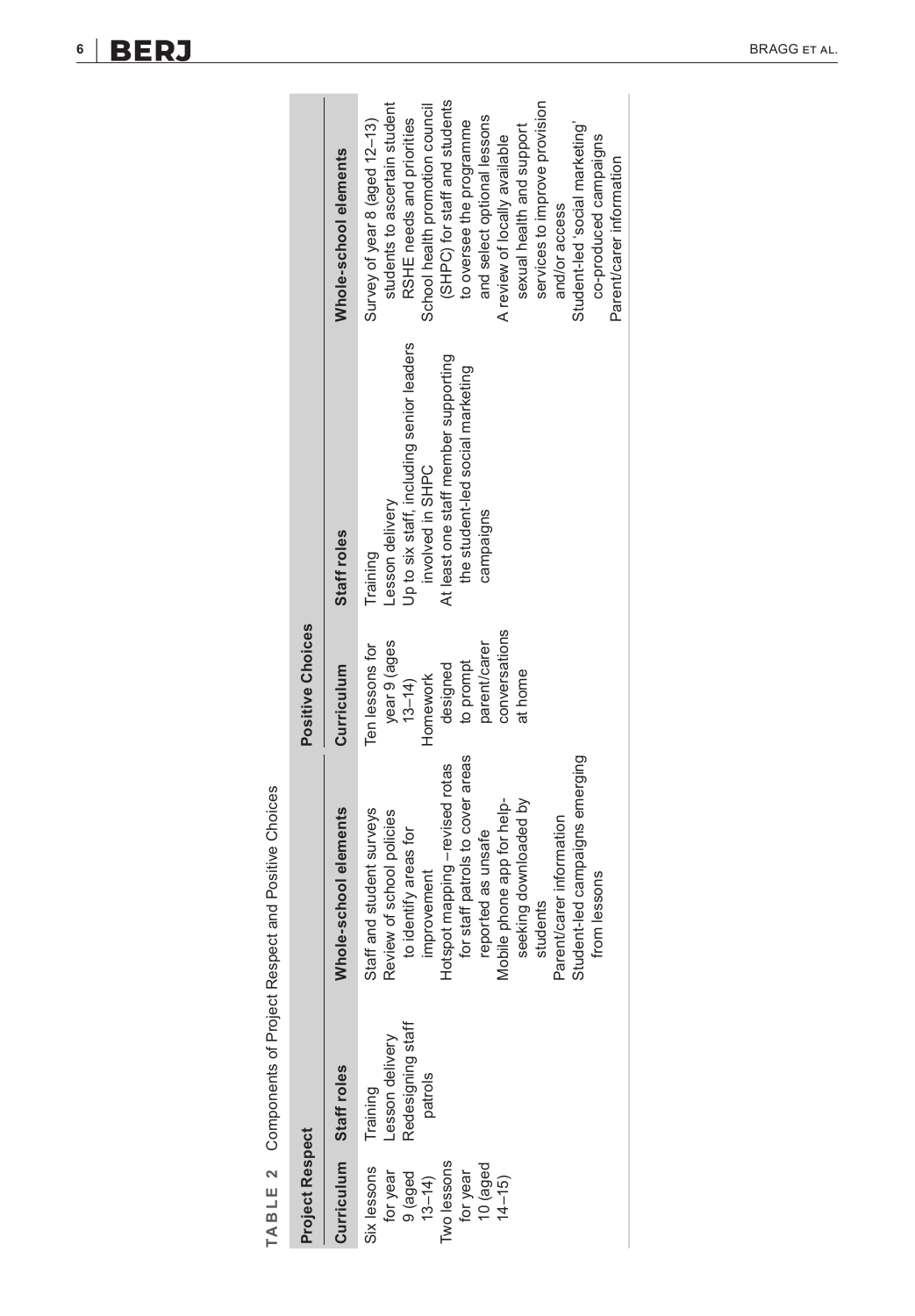and focus groups involved at least six students and four staff in intervention schools. Sampling was purposive with regards to staff seniority and role, and student age and gender. Interviews were semi-structured, with guides covering school culture and experiences of the programme components. PR interviewed 21 staff and 40 students in six groups and observed three lessons. PC interviewed 28 staff, conducted eight student focus groups totalling 64 students aged 13–14, and observed 18 lessons and 12 meetings. Interviews were transcribed, analysed and coded using Nvivo qualitative data analysis software. In this paper, we refer to vignettes from five of the participating schools (Table 3). Ethical approval for both studies was provided by the London School of Hygiene and Tropical Medicine Research Ethics Committee. For each activity, informed written opt-in consent was sought from all research participants, including students. Parents were informed about the study and could exclude children if they wished.

## **RESULTS: HOW CONTEXT MATTERS TO WHOLE-SCHOOL RSHE PROGRAMMES**

# **External factors**

How some schools experienced external constraints as more critical and urgent than others was particularly striking in our data. Partway through the PC research, school 2 unexpectedly received a 'requires improvement'<sup>4</sup> verdict from the schools' inspectorate Ofsted. This resulted in several changes in the senior leadership team, redundancies, the introduction of new 'no excuses' behaviour and discipline policies, and consequent delays to and the sidelining of PC. Staff interviewees expressed anger and disappointment at what they saw as a retreat from the school's pastoral mission and community engagement over local issues of gangs, teenage pregnancies and knife crime. The sexual health services review, which required students to survey whether relevant information was visibly displayed, was blocked because a staff member was absent and, under new rules, students were not permitted to walk around the school unaccompanied.

Time for the student-led social marketing training was cut short, although a SEF interviewee stated that students nonetheless began to plan dynamic campaigns, facilitated by the school's marketing manager. This facilitator was very committed to the work and described it involving (as intended) a diverse range of students who chose to focus on the issue of sexual consent. However, plans were thwarted by timing and the leadership de-prioritisation of nonacademic activities in the wake of the inspection judgement:

A lot of teachers [ran] clubs, so the idea is, step back from the club if you're not nailing the teaching … Ultimately that's the bread and butter … The timing was unfortunate … Term 6 is all exam, exam, exam [and] there were assemblies, but they were related to policy, behaviour, run by the principal and the executive principal … Once you hit exam season, that is the priority … we've got to get these kids through exams. … it's one of those things where it's a serious message, no time for our clever skit. (Student-led social marketing coordinator).

School 3 also received a 'requires improvement' notice after agreeing to participate in PC, prior to the programme getting underway. This led to changes in the senior leadership team. The member of staff originally responsible for managing PC moved role and another was assigned. Neither this person nor the new headteacher were fully briefed. Several attempts to find dates for staff training fell through, sometimes at short notice, owing to staff absence and corecurriculum training taking priority. All aspects of the programme therefore began two terms later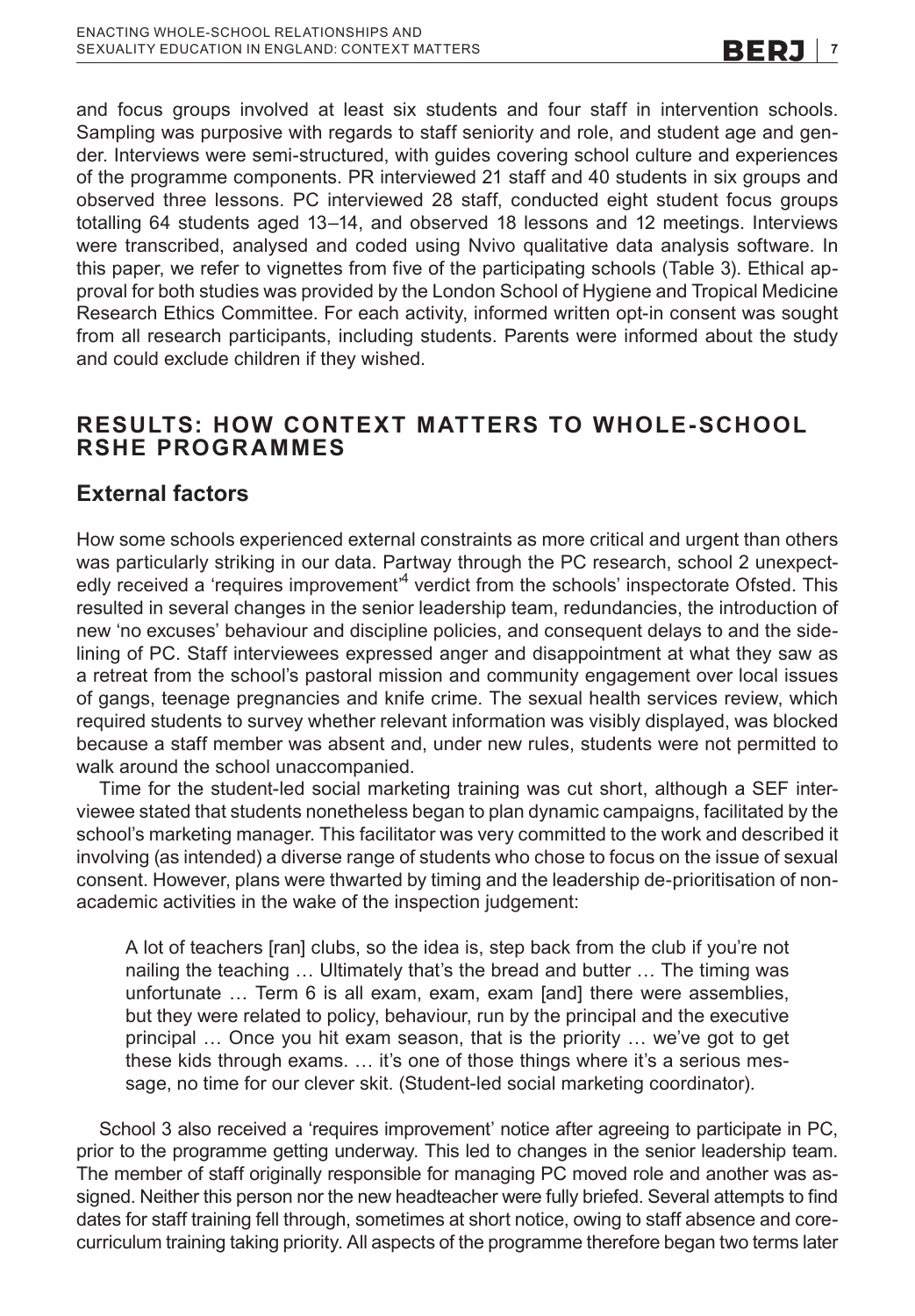|                   | TABLE 3 Overview of schools included in vignettes                                                                                                                                                                                                                            |                                                                                                    |                                               |                                                        |                                                                                                                  |                                                    |                      |
|-------------------|------------------------------------------------------------------------------------------------------------------------------------------------------------------------------------------------------------------------------------------------------------------------------|----------------------------------------------------------------------------------------------------|-----------------------------------------------|--------------------------------------------------------|------------------------------------------------------------------------------------------------------------------|----------------------------------------------------|----------------------|
| <u>ş</u>          | Type                                                                                                                                                                                                                                                                         | Size/RSHE provision                                                                                | reference national<br>Student body<br>average | Location                                               | <b>Observations</b>                                                                                              | <b>Interviews</b>                                  | research<br>Stage of |
|                   | Positive Choices study                                                                                                                                                                                                                                                       |                                                                                                    |                                               |                                                        |                                                                                                                  |                                                    |                      |
|                   | school system (11+<br>interest in inclusive<br>now with selective<br>element. Formerly<br>community school<br>Founding school of<br>a non-selective<br>(from 1960s) in<br>small Academy<br>practice, albeit<br>ocal authority<br>with grammar<br>Trust with an<br>selection) | department and trained<br>Larger/dedicated PSHE<br>volunteer staff                                 | Lower FSM, higher<br>SEND                     | wealthy area, newly<br>Suburban, relatively<br>rebuilt | Student-led social marketing Students: 14<br>(SLSM) meetings: 2<br>SHPC meetings: 3<br>Training: 3<br>Lessons: 1 | Senior/lead<br>staff: 2<br>Staff: 3                | Pilot                |
| $\mathbf{\Omega}$ | Part of Multi-Academy<br>Trust, founded after<br>2000                                                                                                                                                                                                                        | devolved to non-specialist<br>Average/RSHE teaching<br>staff with availability                     | Higher FSM, EAL<br>and SEND                   | Inner city, new build                                  | SHPC meetings: 0<br>SLSM meetings: 0<br>Lessons: 1<br>Training: 3                                                | Students: 8<br>Senior/lead<br>staff: 1<br>Staff: 4 | Develop-<br>ment     |
| S                 | of Multi-Academy<br>Formerly community<br>school, now part<br>Trust.                                                                                                                                                                                                         | RSHE teachers, tutor<br>Larger/no dedicated<br>responsibility                                      | Higher FSM and<br>SEND, lower<br>EAL          | Suburban, new build since<br>2000                      | SHPC meetings:<br>Lessons: 8<br>Training: 3<br>SLSM: 1                                                           | Senior/lead<br>Students: 8<br>staff: 1<br>Staff: 3 | Pilot                |
| 4                 | founded in 1960s)<br>comprehensive,<br>Community (non-<br>selective                                                                                                                                                                                                          | Larger/head of PSHE working<br>support RSHE staff, mainly<br>with SLT member to<br>NQTs and supply | higher EAL and<br>Average FSM,<br>SEND        | Inner city                                             | SHPC meetings: 1<br>Lessons: 4<br>Training: 3<br>SLSM: 1                                                         | Senior/lead<br>Students: 8<br>staff: 2<br>Staff: 3 | Pilot                |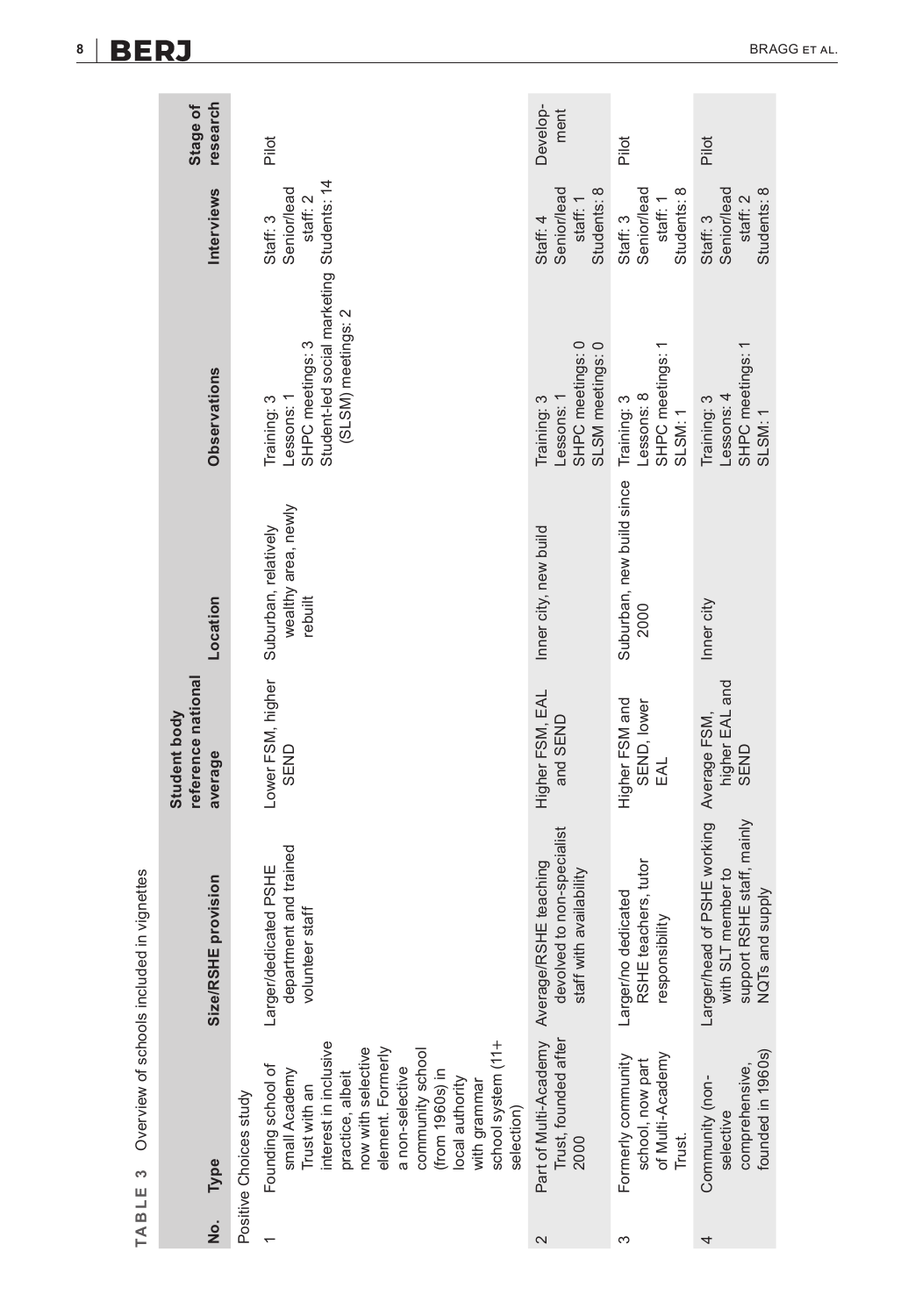|                                                                                                                                |                                                                                                                                                                                                | reference national<br>Student body                     |                                           |                                          |                         | Stage of |
|--------------------------------------------------------------------------------------------------------------------------------|------------------------------------------------------------------------------------------------------------------------------------------------------------------------------------------------|--------------------------------------------------------|-------------------------------------------|------------------------------------------|-------------------------|----------|
| No. Type                                                                                                                       | Size/RSHE provision                                                                                                                                                                            | average                                                | Location                                  | Observations                             | <b>Interviews</b>       | research |
| Project Respect study                                                                                                          |                                                                                                                                                                                                |                                                        |                                           |                                          |                         |          |
| selective secondary<br>ᢐ<br>with feeder primary<br>schools, replacing<br>community school<br>school in Multi-<br>Academy Trust | Academy 11-18, non- Average/no dedicated RSHE<br>department                                                                                                                                    | average SEND<br>Above average<br>FSM, below<br>and EAL | previous 10 years<br>Suburban, rebuilt in | Meetings: 1<br>Training: 1<br>Lessons: 1 | Students: 6<br>Staff: 4 | Pilot    |
| built in the 1950s                                                                                                             | Vote: Community schools are under the control of the democratically elected local authority. Academies are state-funded but independent of local authority control.                            |                                                        |                                           |                                          |                         |          |
| and Economic Education; SEND, special educational                                                                              | Abbreviations: EAL, English as an additional language; FSM, students in receipt of free school meals; one index of deprivation; NQ1, NQ4I/i Qualified Teachers; PSHE, Personal, Social, Health | needs or disabilities; SLT, Senior Leadership Team.    |                                           |                                          |                         |          |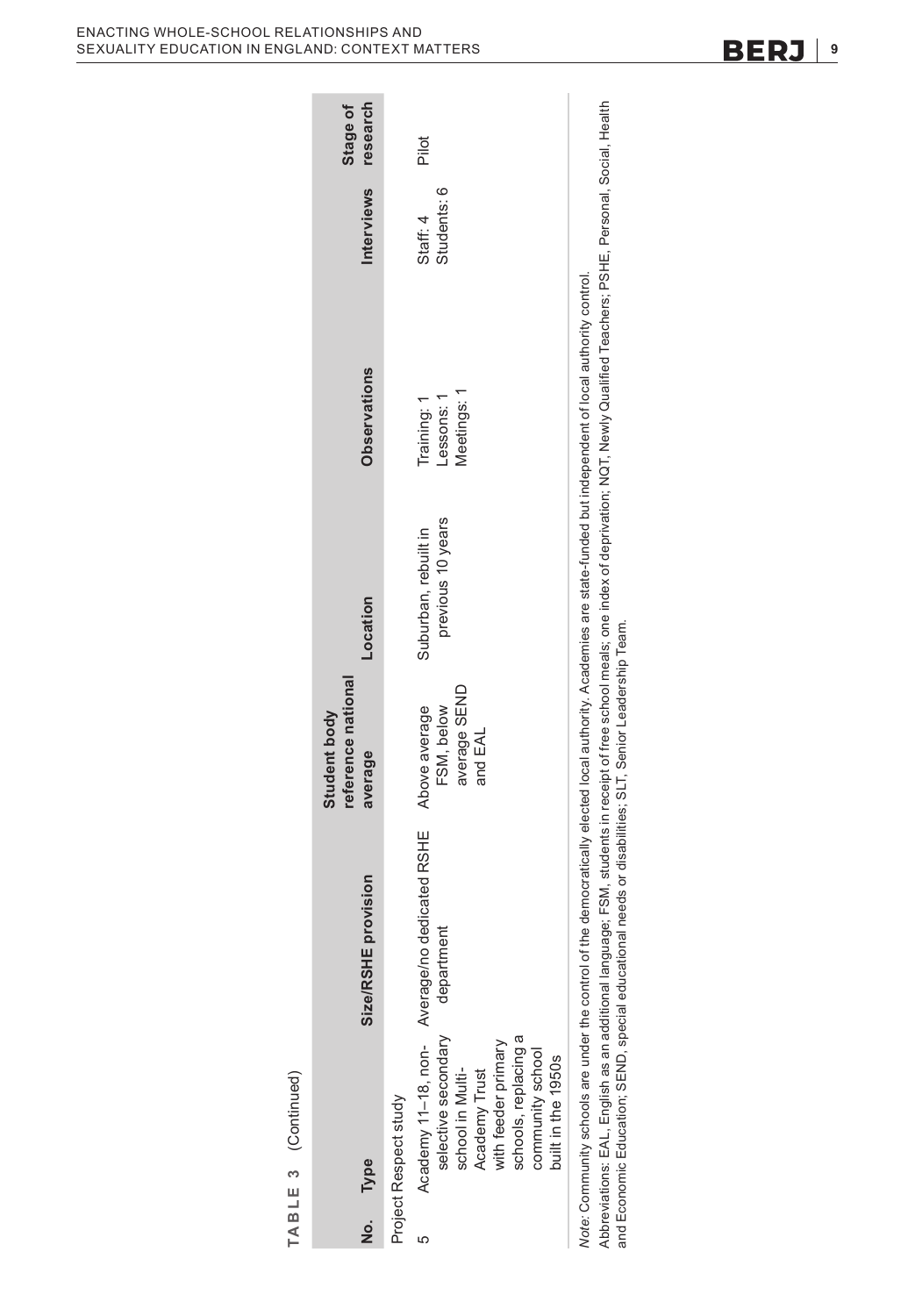than planned. Information about elements like parent engagement and homework proved hard to elicit as the lead staff member then left the school.

Schools 2 and 3 demonstrate clearly the shockwaves generated by being defined as 'under-performing' and how this can undermine health- and wellbeing-related activities. The verdicts led to immediate staff 'churn', as some staff sought jobs elsewhere and others were made redundant. This had severe consequences in terms of a loss of institutional 'memory' to proceed with initiatives. Changes in senior leadership may have eroded relationships that sustain dialogue and mutual understanding about why the activities mattered to students and staff. Competing curriculum demands and lack of prioritisation are often cited as factors inhibiting RSHE provision generally (Alldred & David, 2007; Buston et al., 2002), but our analysis suggests that this particularly affected delivery of the whole-school aspects of these programmes. These schools' defining of some matters (notably exams and academic subjects) as 'core' or 'bread and butter' and pastoral, extra-curricular or student-led endeavours as not serious or irrelevant to attainment, is a predictable, but arguably problematic, interpretation of Ofsted expectations. In contrast, staff in school 5 noted that PR's focus on safeguarding, which was recognised as an issue that could be crucial in school inspections, helped drive commitment to the programme.

### **Professional factors**

In terms of professional factors, RSHE's low status, and the resultant pressures on and insufficient resources for it, mean that RSHE teachers often lack support or rewards in terms of career development in ways that inhibit delivery (Alldred & David, 2007). In all schools, staff frequently took on roles because the programme aligned with their personal values, commitments and experiences (such as of teenage motherhood, sexual harassment or LGBTQ identity), but without specialist training other than that provided by the project partners. In school 3, the lead teacher struggled to gain senior leader support for her work. Some of her colleagues refused even to deliver the lessons in tutor time, thereby expressing a particular contemporary, and restricted, sense of their professional responsibilities and roles, as well as echoing the school's general devaluing of pastoral matters. In contrast, the teacher in school 3 who took on the student-led campaigning came from Media Studies, a discipline known for participatory and dialogic pedagogy. We observed her working with students in equitable and empathetic ways that may have derived from that professional orientation. Since Media Studies has been marginalised by the wider education policy focus on 'core' academic subjects, she may also have welcomed opportunities for role development.

In school 5, the NSPCC lead reported poor engagement by senior leaders, who did not attend the training themselves. Instead, they directed other staff to attend it, who then arrived with poor understanding of why they were there. A significant consequence of senior leaders' absence was that teachers were less well placed to change school policies, a central aim of the whole-school approach.

In school 2, one experienced RSHE teacher withdrew from leading the programme, reporting feeling unsupported. Subsequently, senior leaders indicated that they saw RSHE as a non-specialist role (and pastoral work overall as marginal to academic mission) by reassigning it to members of the inclusion team who were well respected by students, but not trained teachers. The school's marketing manager brought valuable skills to the student-led social marketing campaign. However, like the inclusion staff, she may have lacked the formal authority to fight the initiative's corner when senior staff defined as not 'serious' their 'clever consent skit' about equitable gender cultures. Overall, schools 2, 3 and 5 showed how topdown approaches created staff resistance and disengagement. One partner organisation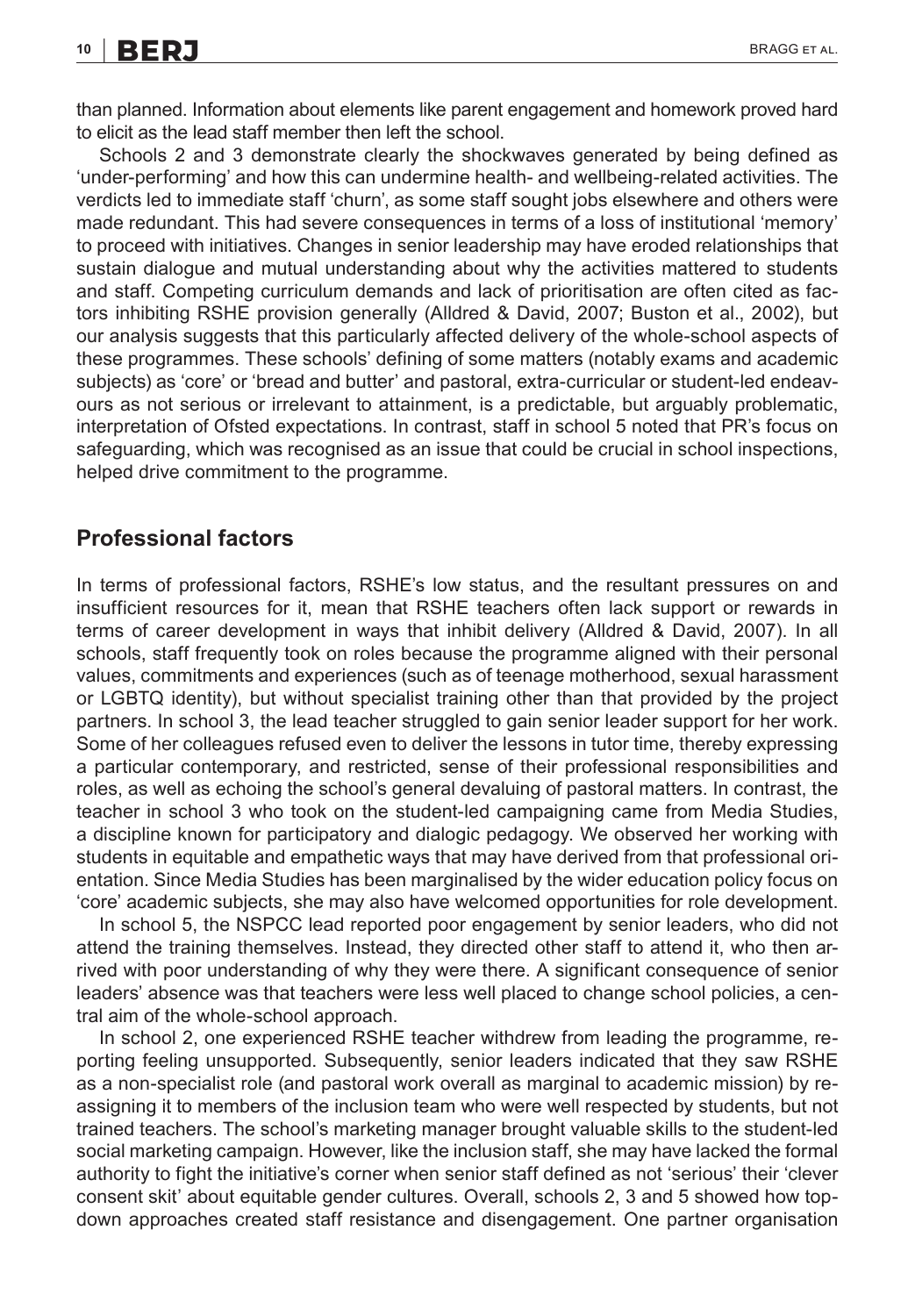interviewee observed that, in their experience, this was a trend in the more corporate and less dialogic approaches of some academies.

In school 4, a newly qualified teacher was assigned to lead the student-led social marketing aspect of the project. She had struggled with the curriculum because of her own religious beliefs, but reported enjoying the campaigning work with its more intimate and less disciplinary relational dynamics compared with classroom teaching. The group interpreted its role as fundraising and awareness-raising, producing information materials about prostate and cervical cancer for assemblies and running cake stalls to collect money for cancer charities. The teacher was keen to continue it in the future, although the 'safe' charity/fundraising focus was considerably different from that anticipated.

School 1 stood out in a number of ways. It had an established, committed and longserving staff team. Interviewees described its ethos as 'happy', with one commenting that it had more the 'feel' of a local authority than an academy school (a reflection on the notorious employment practices of some large academy chains). Staff generally appeared to have strong affective loyalties to the school. RSHE was delivered by a dedicated personal, social, health and economic (PSHE) education department through regularly timetabled lessons. The department's head had worked in the school for 18 years. She had built up PSHE and facilitated her colleagues' work over the previous seven years with patience, persistence and energy, describing the headteacher as supportive while giving her autonomy. She engaged with local services and police reports to understand community issues, such as domestic violence and abuse, and took a lead role on RSHE within the local authority.

Existing staff chose to join her team, saw the role as a 'privilege' and had time allocated for preparation, training and capacity-building. PSHE was specified in the job description of a recent appointment. All this may have led staff to be both willing and able to deliver the whole-school elements. Moreover they adapted them effectively, for example communicating with parents through the school's existing newsletters rather than setting up new channels. The programme even continued when the lead went on maternity leave whereas, in other schools, staff changes could result in the programme being marginalised. The student-led social marketing component of the programme was delegated to a drama and PSHE teacher. He incorporated a focus on abusive relationships into year 9 drama teaching. Students stayed after school for rehearsals. Students interviewed described the 'intense' impact of using creative, embodied and affective drama techniques, such as 'emotion memory' and 'juxtaposition', to understand and experience these issues. Students performed in the school's 'Summer Showcase' to a packed audience of students, teachers and parents from years 7–9.

The SHPC in school 1 was led by another experienced PSHE teacher, and additionally involved the head of year 9 and the safeguarding lead. Staff recruited an ethnically diverse group of eight students from years 7–10 and two volunteers from the LGBTQ group. The SHPC supported a launch assembly, selected two optional lessons and conducted the sexual health services review. It noted how little information about sexual health (or any) services was displayed around school and made plans to change this. Staff were impressed by students' suggestions of placing information in changing rooms, areas they never visited. Staff learnt that students incorrectly assumed that a referral was necessary to use the onsite pastoral department.

School 1 appeared to be a high-trust/low-surveillance environment, with senior leaders trusting the staff to do their job and providing consistent support. For example, they facilitated the SHPC to meet in lesson time and attended meetings themselves. By contrast, schools 2, 3 and 5 scheduled meetings during break-time, requiring greater commitment from staff and students. In school 5, this meant that the student-led campaigns were not implemented because it was too demanding for teachers to find time outside of lessons.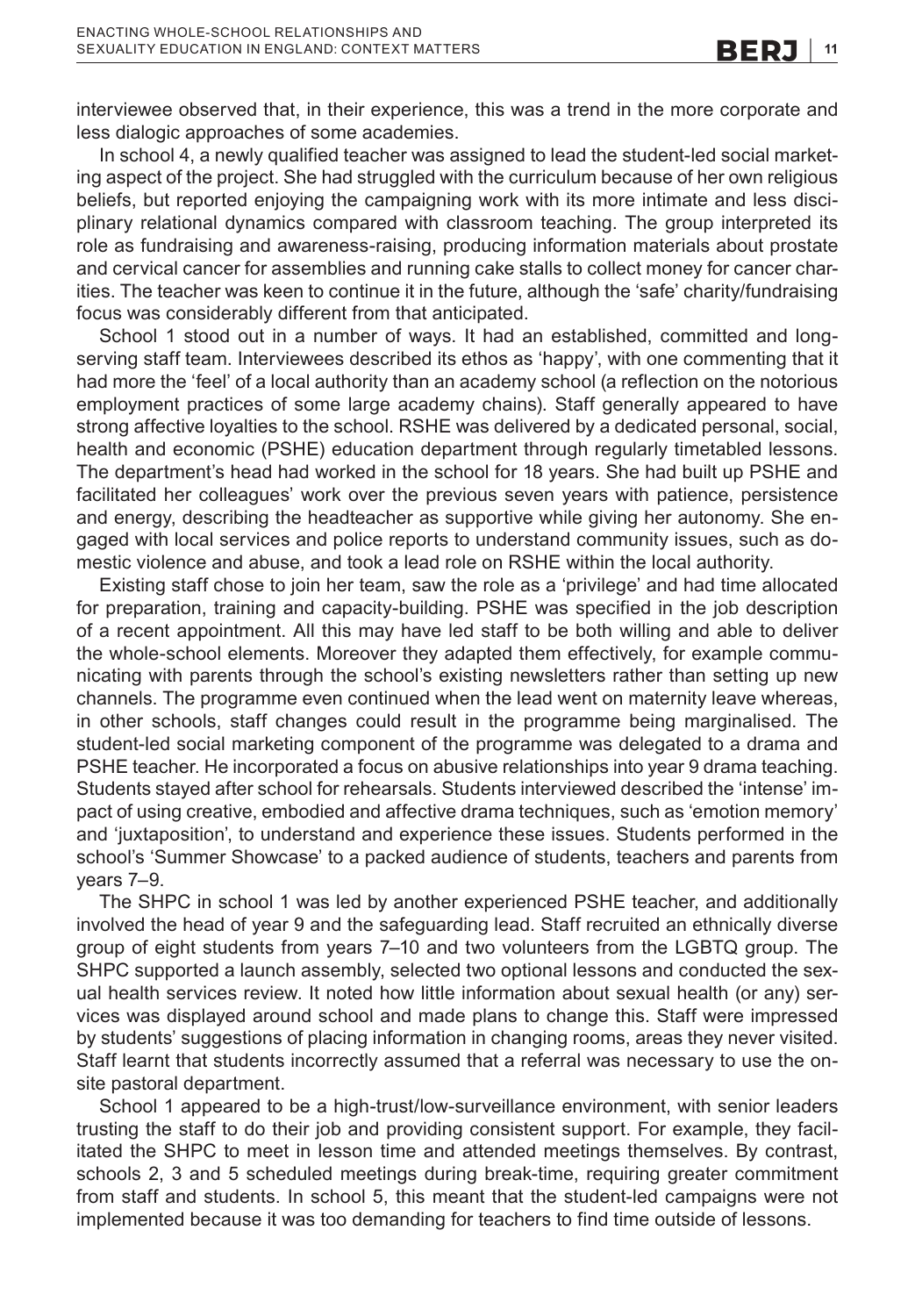#### **Situated factors**

Situated factors relate to a wide range of historically and locationally specific features that seemed to underpin differences in enacting the whole school aspects of the programme. Schools 1 and 4 both had histories as non-selective community schools. Their inclusive ethos may have supported their continued commitment to a pastoral as well as an academic mission. Their institutional longevity may have contributed to strong parental support. Two or three generations of some local families had attended school 1 and some staff-members were themselves ex-students. School 1's 'Summer Showcase', which included the drama about abusive relationships, was very well attended. School 4's intake was ethnically and socioeconomically mixed, with some students from affluent areas but also many entitled to free school meals, with special educational needs and disabilities or English as an additional language. The school took its pastoral role seriously, commissioning external providers, such as theatre groups, to deliver workshops. A senior leader oversaw policy and organised a well-attended parent consultation about RSHE. Another teacher designed the RSHE curriculum and supported teaching staff. The SHPC met several times during the programme. Students wrote items about PC for the school's colourful and popular termly newsletter. Staff interviewees discussed developing SHPC activities in future to address other health and wellbeing issues, such as diet, exercise and transport, and possibly merging the SHPC with the existing student council.

In school 3, in contrast, staff described high levels of deprivation and domestic violence in the home lives of students, and generational cycles of school failure and young parents. Some perceived parents as disengaged and appeared not to have existing channels of communication with them. We were left unclear as to whether staff tried to implement parental engagement activities. School 2 was a newer school and so may have been less sure of relations with its diverse local community.

The cost of housing in the inner-city areas where schools 2 and 4 were located could make attracting and retaining staff difficult. School 1's suburban location may have enabled staff to live locally and some to send their own children to the school, reducing staff turnover. This may have benefitted staff–student and staff–parent relations, staff commitment to the school ethos and values, confidence in developing new initiatives and awareness of local services. All of this created a context supporting whole-school elements.

School 1's local authority health and social care plan had a specific youth focus (a factor recognised as important; Brook, 2020). It was therefore already geared to providing youngpeople-friendly services to which the school could make referrals. Likewise, in school 4, a local-authority-funded nurse ran weekly surgeries. School 3 had good links with local health services and was reported by a SEF interviewee to have taken up available offers of sexual health training. However, owing to its predominantly ageing population, the local authority health and social care plan did not prioritise youth services. Cuts also meant that students would have to travel some distance to access health services.

Included in situated factors may be how perceptions of the student body, and histories of community embeddedness, may have shaped the willingness of staff to work in open-ended ways with diverse students. Students' sense of belonging and good relations with each other and with staff are also significant, not least because addressing challenging topics, such as sexuality, consent, abuse and harassment as the studentled campaigns were intended to, requires a safe space. Schools 1 and 4 had a history of student-led activism and voice, including on gender and LGBTQ issues, and staff expressed pleasure at working in partnership with students. The whole-school aspects of the programme fitted into a pattern of students (rightly) expecting their contributions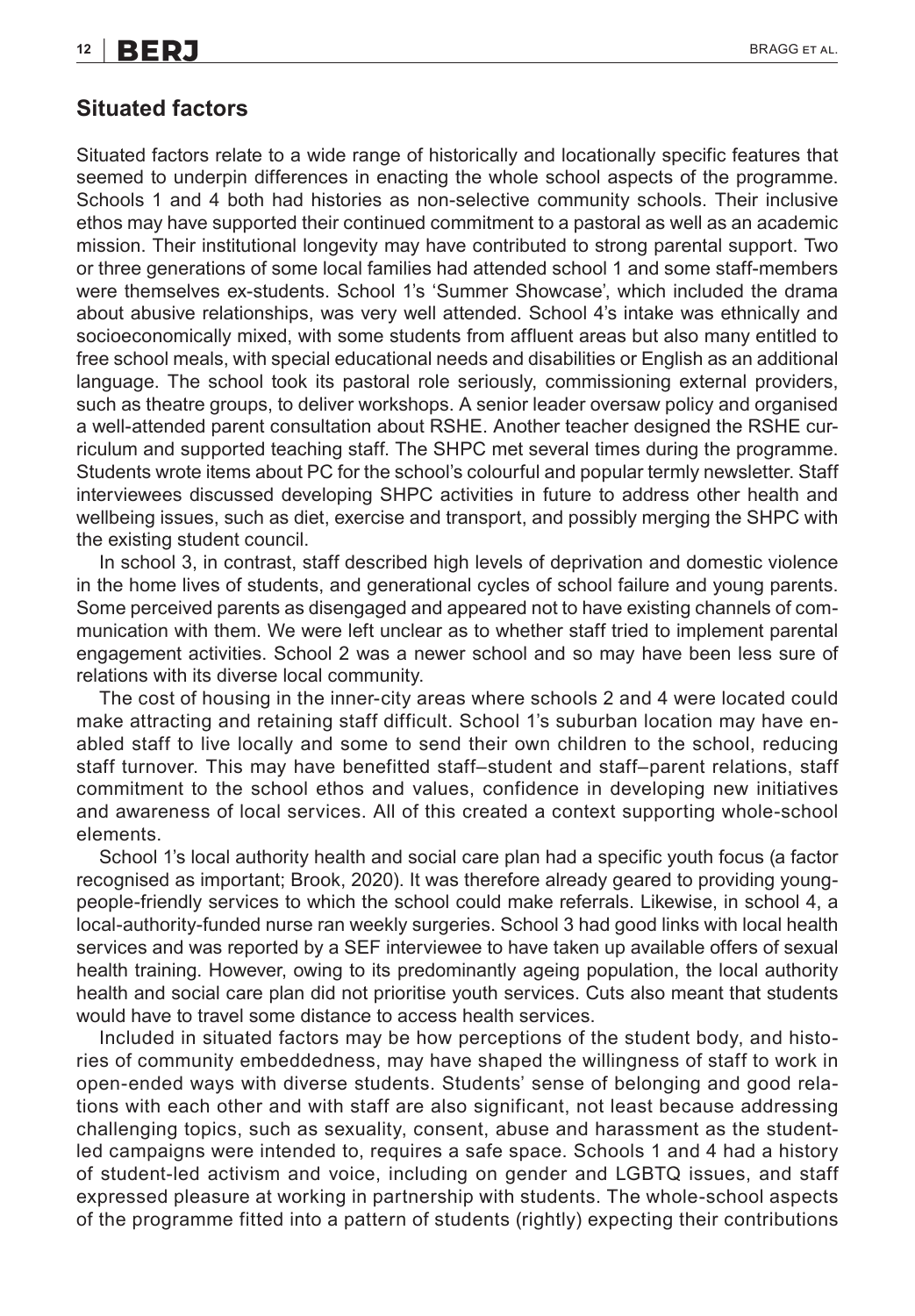to be valued by staff, even when these were critical, as was the case in school 1, of RSHE 'heteronormativity'.

School 2 may have lacked regular mechanisms for student consultation prior to its unexpected Ofsted inspection result, but it appeared to have abruptly entered a period of low trust and high surveillance, exemplified by the refusal to allow students to leave classrooms unchaperoned, and by what students perceived as the new leadership's reluctance to listen to their concerns about the new behaviour policies.

Our observation of school 3's student-led social marketing meeting revealed a lively mixed-age group giving up their break-time to develop a campaign focused on the problem, which they had identified, of rampant gossip and rumour-mongering in the school. It floundered somewhat in finding a message that counselled against 'telling secrets' without simultaneously discouraging disclosure of safeguarding issues. Discussions also revealed that there were few places for confidential conversations with staff since 'pastoral' rooms were generally full of students on detentions and time-outs. However, this may have been precisely why the student–staff partnership and change aspects made a powerful statement about shared commitment to school improvement, especially since staff reported choosing some well-known 'characters' who brought the campaign visibility and prestige. 'It shows we care about making the school better', a student commented. The lack of confidential spaces for students to approach staff could be read as a limitation embedded in the very architectural fabric of the school, as well as in the leadership's priorities.

Interviewees in school 5 suggested a gendered divide between staff in terms of whether PR's focus on dating and relationship violence was seen as an issue, with women staff more likely to identify it as important for the school to address. Although student-led campaigns were drafted during lessons, the school had not implemented any by the time the pilot ended, since staff could not find time out of lessons to do so. The hotspot mapping to identify potentially unsafe spaces in the school was carried out. However, modifying staff patrols to provide more cover in these areas proved problematic, because the staffing was 'already negotiated' and the duty rota set.

#### **Material factors**

School 1 was the largest school in our sample and had recently been re-built. According to the School Cuts website [\(https://schoolcuts.org.uk/\),](https://schoolcuts.org.uk/)) it was the least affected of any school in our sample by cuts to school budgets as part of the Conservative Government's austerity drive. It was well equipped and benefitted from economies of scale. It had an on-site pastoral support department and other staff capacity. A higher-level teaching assistant, a support staff role with enhanced responsibilities, provided significant administrative support for the programme. She was a cover supervisor, meaning that she was well known across the school and was already often approached by students concerning pastoral matters. Like the inclusion team in school 2, her presence may have enhanced the value and authority of the programme in students' eyes.

All other schools faced significant budget constraints, according to the School Cuts website: school 5 was acutely affected by funding cuts and implemented redundancies during our research. In schools 2 and 3, cuts appeared to have been experienced most drastically by pastoral teams that were facing redundancies. However, school 1's example shows that such support staff play key roles in sustaining school cultures that students may perceive as caring and considerate of the 'whole person'.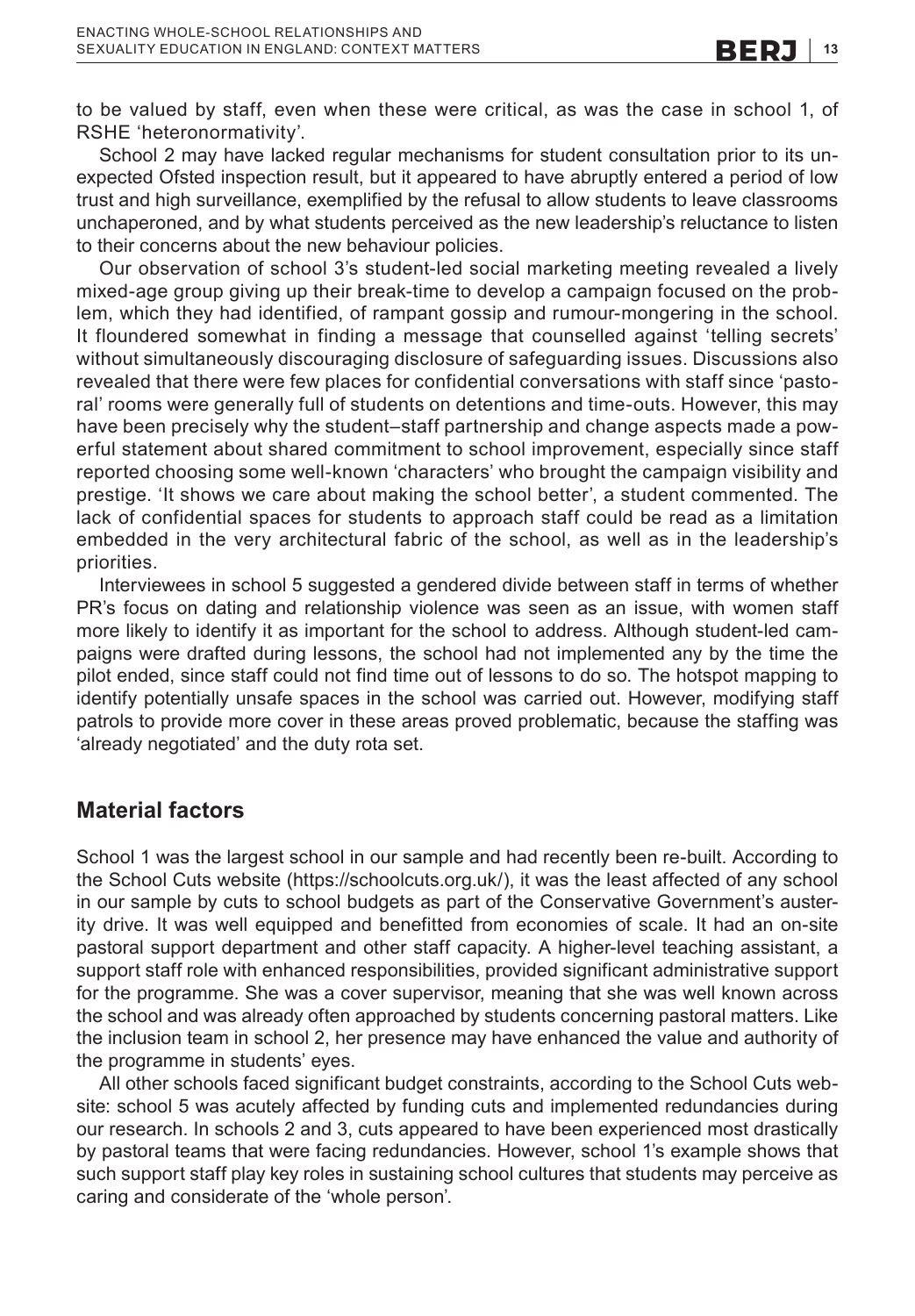#### **DISCUSSION: THE CHALLENGES OF CONTEXTS NATIONALLY AND INTERNATIONALLY**

#### **Summary of key findings**

Statutory RSHE in England has been charged with delivering multiple outcomes. However, existing evidence suggests that lessons alone may not be enough to achieve them. Some have hailed whole-school approaches as best practice in RSHE (Ollis & Harrison, 2016; Renold & McGeeney, 2017) and they are advocated by the WHO. Our own evidence suggests how they might potentially overcome some of the limitations of curriculum-only interventions.

In working with Ball, Braun and Maguire's framework to explore the factors that shaped schools' enactments of elements beyond the curriculum, we showed how these elements were interpreted in diverse ways. This was partly because the whole-school elements had (and were intended) to be adapted into heterogeneous school systems. However, it was also because they were perhaps seen as unusual, less essential and more challenging to deliver. All schools commented on the pressures of the core curriculum. Success was enabled by schools integrating these elements into existing systems and processes. School 1 did this by making the student-led campaigns part of drama lessons, and other schools by using established communication channels to engage with carers, or using their existing student council for the functions of the SHPC. Some evidence of the potential benefits of wholeschool approaches was provided by school 1's PC coordinator. She argued that the different elements worked powerfully, synergistically and visibly to embed key messages across the school and enable staff to understand student perspectives:

That's the thing that I think made it work, because … the students could see the assemblies and the school health promotion council, and the drama, and then coming to the lessons, so it all fed into each other really, really well … It's enabled [the senior leader] to have a forum of our young people across each year group [and] she can directly [ask] 'What do you think about that?' … it's given us a forum where everyone's happy to speak really openly.

These findings however have to be balanced with awareness of their potential limitations. As we have noted, RSHE guidance in England currently emphasises core knowledge for lessons. Internationally, the prospects for whole-school programmes may be even less promising given the dominance of abstinence-based approaches in some US states (Moran, 2000) and evidence from Australia that fewer than 10% of students experience anything more than RSHE lessons (Jones, 2020). Even were whole-school approaches more strongly recommended, we need to acknowledge the wide range of contextual factors that shape schools' capacities to engage them. We hope to have offered a wider view of relevant factors, going beyond the proximal contextual influences on implementation (staff support, senior leadership, etc.) noted in previous research (Herlitz et al., 2020; Pearson et al., 2015), to explore the deeper politics of schools, local areas and national school systems. We have identified the effects of school location, funding, community engagement, vulnerability to negative Ofsted inspections and staff capacity. More specifically, our findings emphasise that support staff, staff–student relations and practices of student voice and participation are all important to supporting whole-school work. At a very basic level, as a SEF interviewee commented, it is simply contradictory to try to develop co-produced, student-led campaigns on challenging issues such as sexual consent, in contexts where young people are not even trusted to use toilet facilities in lesson time. Some approaches to student voice may be in decline in the current context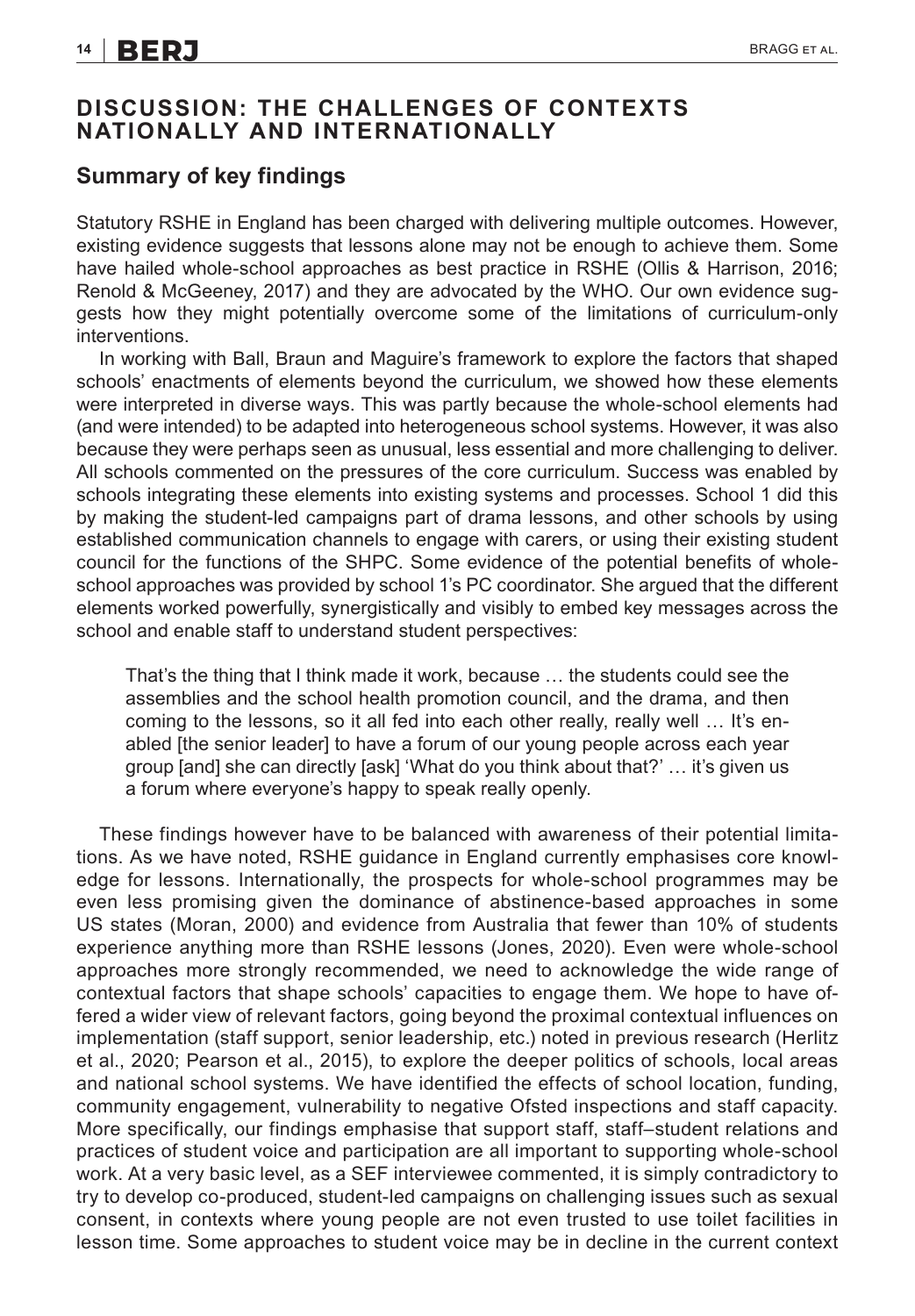where teacher authority and student 'discipline' are being re-emphasised (Bragg, 2021). A recent study reported a decline in young people in England feeling safe or a sense of belonging at school, a factor likely to support the need for whole-school approaches (Brooks et al., 2020).

# **Limitations**

The research reported here was relatively limited since it derives from pilot studies, but did nonetheless involve in-depth research in 11 schools and two different whole-school programmes. We are presenting a secondary analysis of data collected to assess intervention feasibility and acceptability, although the influence of contextual factors on this was a central concern of both studies. We have focused purposively on five schools, only one of which came from the PR as opposed to the PC study owing to the greater depth of qualitative data gathered from the latter. Both studies were conducted in state secondary schools in south-east England and the results cannot be assumed to generalise to schools in other systems and locations. We should be cautious about assuming that any whole-school elements within newly statutory RSHE will be well implemented given that, in most schools, such work will receive less external support than that provided to the schools in our studies. We will explore these questions in a greater number and variety of schools within the process evaluation for the phase III trial of the PC intervention.

## **Implications for research and policy**

Our findings support the feasibility of whole-school approaches, especially where these may be tailored to local contexts with the active participation of staff and students. Further studies should explore the feasibility of such approaches across a wider diversity of models, settings and population groups.

Ofsted's current inspection framework (2019) and its recent report on preventing sexual abuse and harassment (2021) emphasise student participation and whole-school approaches. Ofsted now encourages attention to students' 'behaviour and attitudes' and 'personal development', recognising that this is a whole-school responsibility related to broader offerings and wider work, and cannot be achieved only through a series of lessons. However, it is important to consider carefully how inspection judgements might inhibit action, and the impact of trends in English education policy on schools' readiness and capacity to deliver whole-school approaches. Maguire and colleagues argue that Ofsted's new framework does not go far enough in recognising the centrality of context in enabling schools to provide the full breadth and depth of activities needed for high-quality education. They stress the challenges facing some schools in delivering the enriched curriculum and additional provisions that 'do not obviously relate to official indicators of school success but that enrich secondary schooling for young people' (Maguire et al., 2020, p. 504).

The basis of both PC and PR was that such additional aspects are not only enriching but also essential for young people's wellbeing, sexual health, the prevention of violence and abuse and the development of equitable cultures. They have value regardless of whether they convert into higher attainment (Gorard, 2018, p. 129). However, there is evidence that schools with the best value-added attainment also have the best student wellbeing, and that promoting health and wellbeing has positive consequences for attainment (Bonell et al., 2014). Schools therefore need to be buttressed not only in improving academic achievement but also in providing wellbeing and social support, and encouraged to see that improving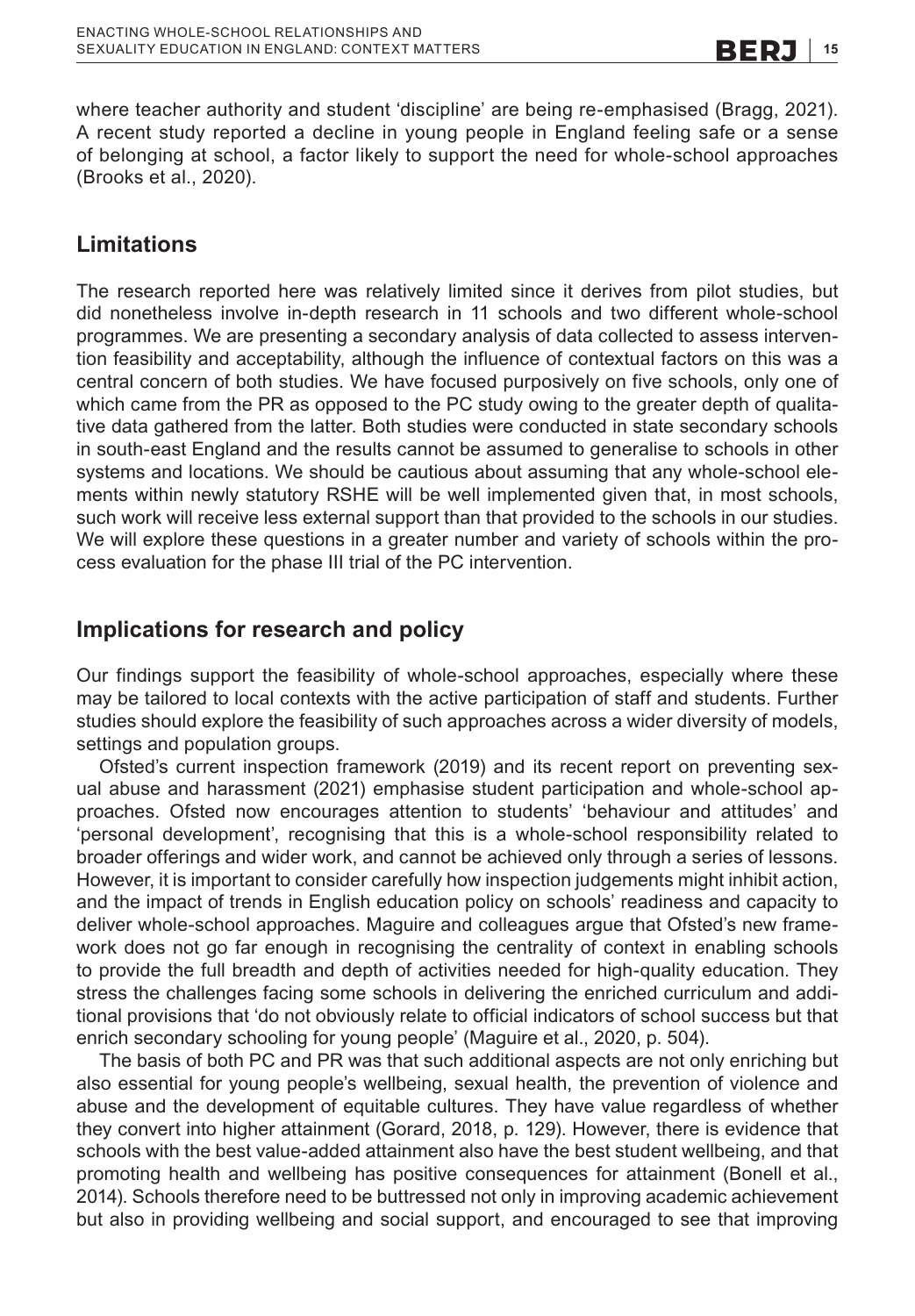# **16 | BERJ** BRAGG ET AL.

attainment should not be interpreted to require a monolithic focus on narrow pedagogic practices.

On a final and more optimistic note, however, we return to the question of staff–student relations and consensual cultures. Across all schools, we were struck by students' sense that high-quality RSHE, including whole-school student-led initiatives, indicated the school's concern for them, and their own pride in such work. Our evidence suggests that schools with established patterns of mutual respect and of working collaboratively and participatorily with students may be well placed to promote sexual and other aspects of health, wellbeing and equality through whole-school programmes. Schools lacking such cooperative traditions may face a much greater struggle. Nonetheless, good-quality and participatory RSHE might itself be an important route for improving school cultures and relationships (Hoyle & McGeeney, 2019), perhaps thereby justifying the hopes placed in it by so many.

#### **ACKNOWLEDGEMENTS**

The authors would like to thank Diana Elbourne, Nerissa Tilouche and the anonymous reviewers of the first submission for their feedback. This study was supported by the UK National Institute for Health Research (NIHR) Public Health Research programme. The views expressed in this paper are those of the authors and not necessarily those of the National Health Service (NHS), National Institute for Health Research (NIHR), Medical Research Council (MRC), Central Commissioning Facility (CCF), the NIHR Evaluation, Trials and Studies Coordinating Centre (NETSCC), the Public Health Research programme or the Department of Health. The funding source had no role in the design of this study and will not have any role during its execution, analyses, interpretation of the data or decision to submit results.

#### **ETHICS APPROVAL STATEMENT**

The Positive Choices research was approved by the London School of Hygiene & Tropical Medicine ethics committee on 21 March 2017. The Project Respect research was approved by the London School of Hygiene & Tropical Medicine and National Society for the Prevention of Cruelty to Children ethics committees.

#### **CONFLICT OF INTEREST**

None of the authors report a conflict of interest.

#### **DATA AVAILABILITY STATEMENT**

The data that support the findings of this study are available from Chris Bonell upon reasonable request.

#### **ORCID**

*Sara Bragg* <https://orcid.org/0000-0002-0377-5843>

#### **ENDNOTES**

- $1$  Children and Social Work Act 2017 c16 Chapter 4, 34, 35.
- <sup>2</sup> [https://www.gov.uk/government/news/relationships-education-relationships-and-sex-education-rse-and-healt](https://www.gov.uk/government/news/relationships-education-relationships-and-sex-education-rse-and-health-education-faqs://www.gov.uk/government/news/relationships-education-relationships-and-sex-education-rse-and-health-education-faqs) [h-education-faqs](https://www.gov.uk/government/news/relationships-education-relationships-and-sex-education-rse-and-health-education-faqs://www.gov.uk/government/news/relationships-education-relationships-and-sex-education-rse-and-health-education-faqs)
- <sup>3</sup> See for example the DfE training modules: [https://www.gov.uk/guidance/teaching-about-relationships-sex-and](https://www.gov.uk/guidance/teaching-about-relationships-sex-and-health://www.gov.uk/guidance/teaching-about-relationships-sex-and-health#train-teachers-on-relationships-sex-and-health-education)[health#train-teachers-on-relationships-sex-and-health-education](https://www.gov.uk/guidance/teaching-about-relationships-sex-and-health://www.gov.uk/guidance/teaching-about-relationships-sex-and-health#train-teachers-on-relationships-sex-and-health-education)
- <sup>4</sup> A school judged as requires improvement is 'a school that is not yet good but overall provides an acceptable standard of education' according to Ofsted. It will normally be re-inspected within 30 months.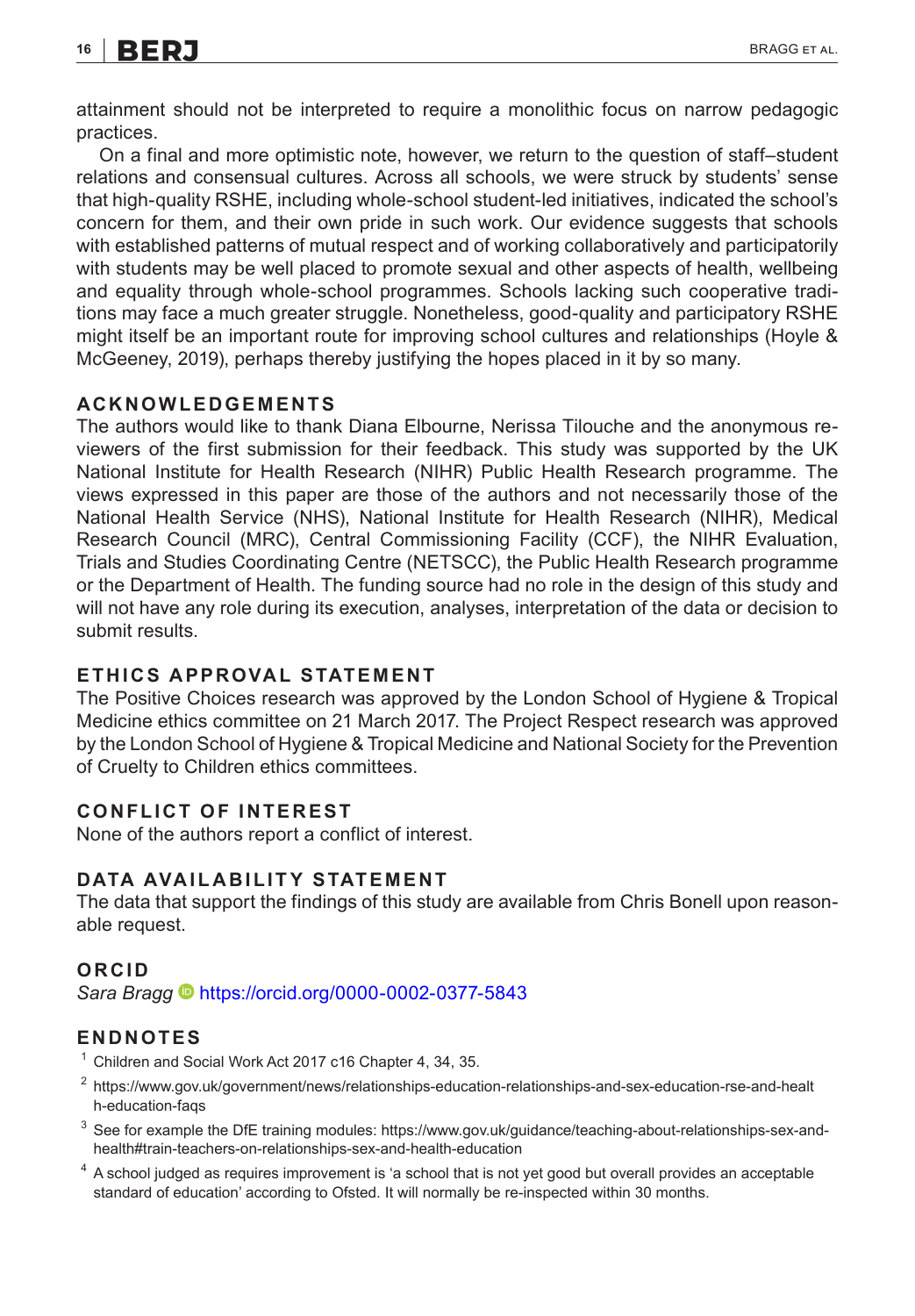#### **REFERENCES**

- Alldred, P., & David, M. (2007). *Get real about Sex: The Politics and Practice of Sex Education*. Open University Press.
- Ball, S. J., Maguire, M., & Braun, A. (2012). *How schools do policy: Policy enactments in secondary schools*. Routledge.
- Blank, L., Baxter, S. K., Payne, N., Guillaume, L. R., & Pilgrim, H. (2010). Systematic review and narrative synthesis of the effectiveness of contraceptive service interventions for young people, delivered in educational settings. *Journal of Pediatric and Adolescent Gynecology*, *23*(6), 341–351.<https://doi.org/10.1016/j.jpag.2010.03.007>
- Bonell, C., Humphrey, N., Fletcher, A., Moore, L., Anderson, R., & Campbell, R. (2014). Why schools should promote students' health and wellbeing. *BMJ*, *348*, g3078.<https://doi.org/10.1136/bmj.g3078>
- Bragg, S. (2021). Student voice in education. *Journal of the British Academy*, *8*(Suppl 4), 41–51. [https://doi.](https://doi.org/10.5871/jba/008s4.041) [org/10.5871/jba/008s4.041](https://doi.org/10.5871/jba/008s4.041)
- Bragg, S., Ponsford, R., Meiksin, R., Emmerson, L., & Bonell, C. (2021). Dilemmas of school-based relationships and sexuality education for and about consent. *Sex Education*, *21*(3), 269–283. [https://doi.org/10.1080/14681](https://doi.org/10.1080/14681811.2020.1788528) [811.2020.1788528](https://doi.org/10.1080/14681811.2020.1788528)
- Braun, A., Ball, S. J., Maguire, M., & Hoskins, K. (2011). Taking context seriously: Towards explaining policy enactments in the secondary school. *Discourse: Studies in the Cultural Politics of Education*, *32*(4), 585–596.
- Brook (2020). *Lessons for the new era of mandatory RSE: how local Authorities are making the links between schools and sexual health services*. Brook and Open University.
- Brooks, F., Klemera, E., Chester, K., Magnusson, J., & Spencer, N. (2020). *Health Behaviour in School-aged Children (HBSC) England National Report: Findings from the 2018 HBSC study for England*. UK University of Hertfordshire.
- Buston, K., Wight, D., Hart, G., & Scott, S. (2002). Implementation of a teacher-delivered sex education programme: obstacles and facilitating factors. *Health Education Research*, *17*(1), 59–72. [https://doi.org/10.1093/](https://doi.org/10.1093/her/17.1.59) [her/17.1.59](https://doi.org/10.1093/her/17.1.59)
- Coyle, K., Basen-Engquist, K., Kirby, D., Parcel, G., Banspach, S., Collins, J., Baumler, E., Carvajal, S., & Harrist, R. (2001). Safer choices: Reducing teen pregnancy. HIV, and STDs. *Public Health Reports*, *116*(Suppl 1), 82–93.
- Denford, S., Abraham, C., Campbell, R., & Busse, H. (2017). A comprehensive review of reviews of schoolbased interventions to improve sexual-health. *Health Psychology Review*, *11*(1), 33–52. [https://doi.](https://doi.org/10.1080/17437199.2016.1240625) [org/10.1080/17437199.2016.1240625](https://doi.org/10.1080/17437199.2016.1240625)
- DiCenso, A., Guyatt, G., & Willan, A. (2002). Interventions to reduce unintended pregnancies among adolescents: Systematic review of randomised controlled trials. *BMJ*, *324*, 1426–1430. [https://doi.](https://doi.org/10.1046/j.1365-2214.2002.00303.x) [org/10.1046/j.1365-2214.2002.00303.x](https://doi.org/10.1046/j.1365-2214.2002.00303.x)
- ENOC. (2017) Position Statement on a Comprehensive Relationship and Sexuality Education: The right of children to be informed, Strasbourg: European Network of Ombudspersons for Children; [www.enoc.eu/wp](http://www.enoc.eu/wp-content/uploads/2017/1)[content/uploads/2017/1](http://www.enoc.eu/wp-content/uploads/2017/1)
- Foshee, V. A., Bauman, K. E., Ennett, S. T., Linder, G. F., Benefield, T., & Suchindran, C. (2004). Assessing the long-term effects of the Safe Dates program and a booster in preventing and reducing adolescent dating violence victimization and perpetration. *American Journal of Public Health*, *94*(4), 619–624. [https://doi.](https://doi.org/10.2105/AJPH.94.4.619) [org/10.2105/AJPH.94.4.619](https://doi.org/10.2105/AJPH.94.4.619)
- Foshee, V. A., Reyes, L. M., Agnew-Brune, C. B., Simon, T. R., Vagi, K. J., Lee, R. D., & Suchindran, C. (2014). The effects of the evidence-based safe dates dating abuse prevention program on other youth violence outcomes. *Prevention Science*, *15*(6), 907–916.<https://doi.org/10.1007/s11121-014-0472-4>
- Gorard, S. (2018). *Education policy. Evidence of equity and effectiveness*. Policy Press.
- Harden, A., Brunton, G., Fletcher, A., & Oakley, A. (2009). Teenage pregnancy and social disadvantage: A systematic review integrating trials and qualitative studies. *British Medical Journal*, *339*, b4254.
- Herlitz, L., MacIntyre, H., Osborn, T., & Bonell, C. (2020). The sustainability of public health interventions in schools: A systematic review. *Implementation Science*, *15*, 1–28. [https://doi.org/10.1186/s1301](https://doi.org/10.1186/s13012-019-0961-8) [2-019-0961-8](https://doi.org/10.1186/s13012-019-0961-8)
- Hoyle, A., & McGeeney, E. (2019). *Great Relationships and Sex Education: 200*+ *Activities for Educators Working with Young People*. Routledge.
- Jones, T. (2020) *A student-centred sociology of Australian education: voices of experience*. Springer.
- Koutsouris, G., & Norwich, B. (2018). What exactly do RCT findings tell us in education research? *British Educational Research Journal*, *44*(6), 939–959.<https://doi.org/10.1002/berj.3464>
- Maguire, M., Gewirtz, S., Towers, E., & Neumann, E. (2020). Contextualising policy work: Policy enactment and the specificities of English secondary schools. *Research Papers in Education*, *35*(4), 488–509. [https://doi.](https://doi.org/10.1080/02671522.2019.1601758) [org/10.1080/02671522.2019.1601758](https://doi.org/10.1080/02671522.2019.1601758)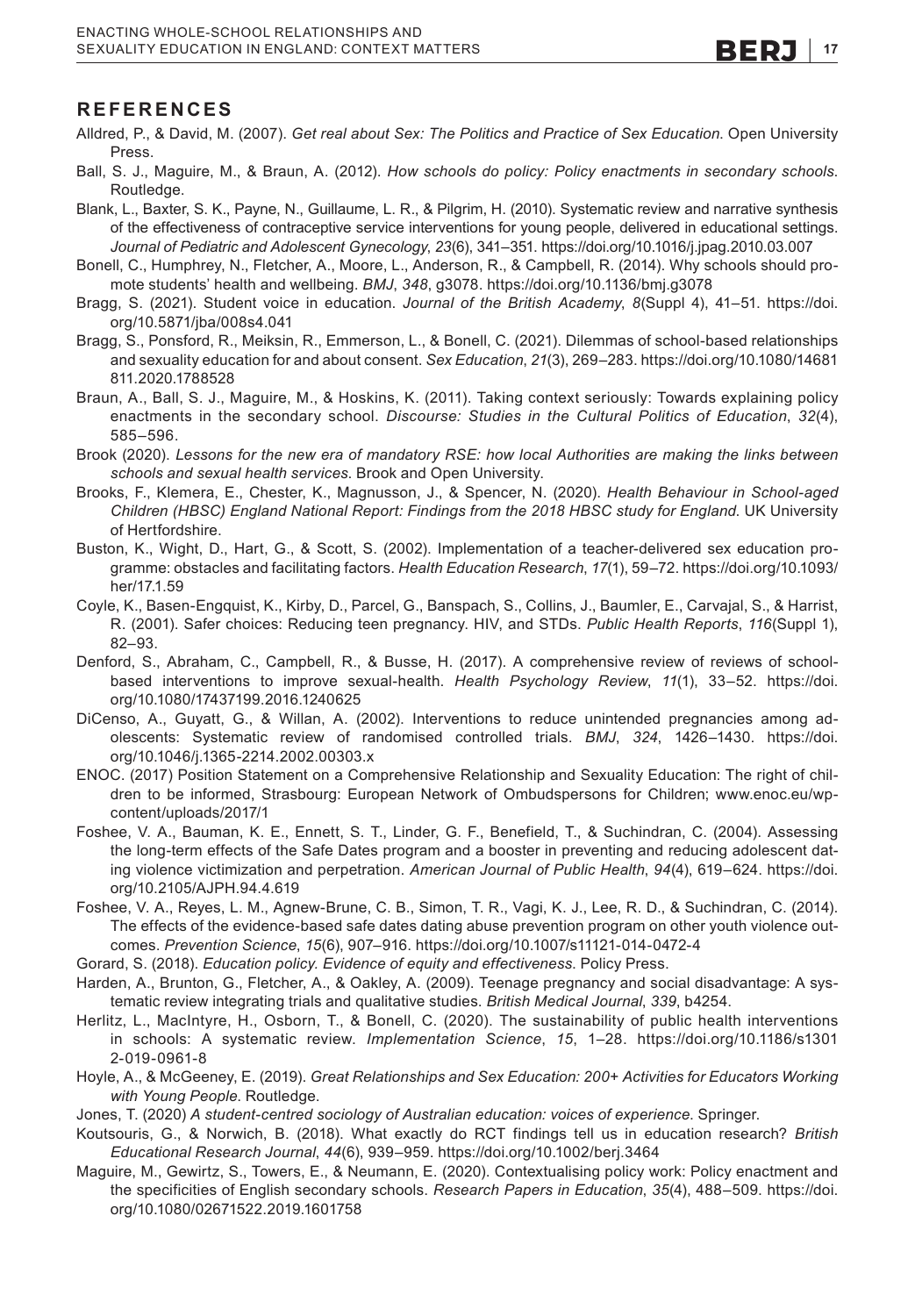# **18 | BERJ** et al. **18 | BRAGG et al.**

- Meiksin, R., Allen, E., Crichton, J., Morgan, G. S., Barter, C., Elbourne, D., Hunt, K., Melendez-Torres, G. J., Morris, S., Reyes, H. L. M. N., Sturgess, J., Taylor, B., Young, H., Campbell, R., & Bonell, C. (2019). Protocol for pilot cluster RCT of project respect: a school-based intervention to prevent dating and relationship violence and address health inequalities among young people. *Pilot and Feasibility Studies*, *5*(1), 13. [https://doi.](https://doi.org/10.1186/s40814-019-0391-z) [org/10.1186/s40814-019-0391-z](https://doi.org/10.1186/s40814-019-0391-z)
- Meiksin, R., Campbell, R., Crichton, J., Morgan, G. S., Williams, P., Willmott, M., Tilouche, N., Ponsford, R., Barter, C. A., Sweeting, H., Taylor, B., Young, H., Melendez-Torres, G. J., McNaughton Reyes, H. L., & Bonell, C. (2020a). Implementing a whole-school relationships and sex education intervention to prevent dating and relationship violence: evidence from a pilot trial in English secondary schools. *Sex Education*, *20*(6), 658–674.<https://doi.org/10.1080/14681811.2020.1729718>
- Meiksin, R., Crichton, J., Dodd, M., Morgan, G. S., Williams, P., Willmott, M., Allen, E., Tilouche, N., Sturgess, J., Morris, S., Barter, C., Young, H., Melendez-Torres, G. J., Taylor, B., Reyes, H. L. M., Elbourne, D., Sweeting, H., Hunt, K., Ponsford, R., … Bonell, C. (2020b). A school intervention for 13- to 15-year-olds to prevent dating and relationship violence: The Project Respect pilot cluster RCT. *Public Health Research*, *8*(5), 1–338.
- Moore, G. F., Evans, R. E., Hawkins, J., Littlecott, H., Melendez-Torres, G. J., Bonell, C., & Murphy, S. (2019). From complex social interventions to interventions in complex social systems: Future directions and unresolved questions for intervention development and evaluation. *Evaluation*, *25*(1), 23–45. [https://doi.](https://doi.org/10.1177/1356389018803219) [org/10.1177/1356389018803219](https://doi.org/10.1177/1356389018803219)
- Moran, J. P. (2000). *Teaching sex: The shaping of adolescence in the 20th century*. Harvard University Press.
- Ofsted (2019). The education inspection framework. London: OfSTED.
- Ofsted (2021). Review of sexual abuse in schools and colleges. London: Ofsted.
- Ollis, D., & Harrison, L. (2016). Lessons in building capacity in sexuality education using the health promoting school framework. *Health Education*, *116*(2), 138–153.<https://doi.org/10.1108/HE-08-2014-0084>
- Pearson, M., Chilton, R., Wyatt, K., Abraham, C., Ford, T., Woods, H. B., & Anderson, R. (2015). Implementing health promotion programmes in schools: A realist systematic review of research and experience in the United Kingdom. *Implementation Science*, *10*(1). <https://doi.org/10.1186/s13012-015-0338-6>
- Peterson, A. J., Donze, M., Allen, E., & Bonell, C. (2019). Effects of interventions addressing school environments or educational assets on adolescent sexual health: Systematic review and meta-analysis. *Perspectives on Sexual and Reproductive Health*, *51*(2), 91–107. <https://doi.org/10.1363/psrh.12102>
- PHE (2014). *The link between pupil health and wellbeing and attainment: briefing for head teachers*. : Public Health England.
- Philliber, S., Kaye, J. W., Herrling, S., & West, E. (2002). Preventing pregnancy and improving health care access among teenagers: An evaluation of the children's aid society-carrera program. *Perspectives on Sexual and Reproductive Health*, *34*(5), 244–251.
- Ponsford, R., Allen, E., Campbell, R., Elbourne, D., Hadley, A., Lohan, M., Melendez-Torres, G. J., Mercer, C. H., Morris, S., Young, H., & Bonell, C. (2018). Study protocol for the optimisation, feasibility testing and pilot cluster randomised trial of Positive Choices: a school-based social marketing intervention to promote sexual health, prevent unintended teenage pregnancies and address health inequalities in England. *Pilot and Feasibility Studies*, *4*(1), 102.<https://doi.org/10.1186/s40814-018-0279-3>
- Ponsford, R., Bragg, S., Allen, E., Tilouche, N., Meiksin, R., Emmerson, L., Van Dyck, L., Opondo, C., Morris, S., Sturgess, J., Brocklehurst, E., Hadley, A., Melendez-Torres, G. J., Elbourne, D., Young, H., Lohan, M., Mercer, C., Campbell, R., & Bonell, C. (2021a) A school-based social-marketing intervention to promote sexual health in English secondary schools: The Positive Choices pilot cluster RCT. *Public Health Research*, *9*(1), 1–190
- Ponsford, R., Meiksin, R., Bragg, S., Crichton, J., Emmerson, L., Tancred, T., Tilouche, N., Morgan, G., Gee, P., Young, H., Hadley, A., Campbell, R., & Bonell, C. (2021b). Co-production of two whole-school sexual health interventions for English secondary schools: Positive choices and project respect. *Pilot and Feasibility Studies*, *7*, 1–17.<https://doi.org/10.1186/s40814-020-00752-5>
- Renold, E., & McGeeney, E. (2017). *The future of the sex and relationships education curriculum in Wales*. Welsh Government.
- Shackleton, N., Jamal, F., Viner, R. M., Dickson, K., Patton, G., & Bonell, C. (2016). School-level interventions to promote adolescent health: systematic review of reviews. *Journal of Adolescent Health*, *58*(4), 382–396.
- Taylor, B. G., Mumford, E. A., & Stein, N. D. (2015). Effectiveness of "shifting boundaries" teen dating violence prevention program for subgroups of middle school students. *Journal of Adolescent Health*, *56*(2), S20–S26. <https://doi.org/10.1016/j.jadohealth.2014.07.004>
- UNCRC (2016). Concluding observations on the fifth periodic report of the United Kingdom of Great Britain and Northern Ireland. UN CRC Committee.
- UNESCO (2018). *International technical guidance on sexuality education: an evidence-informed approach*. UNESCO.